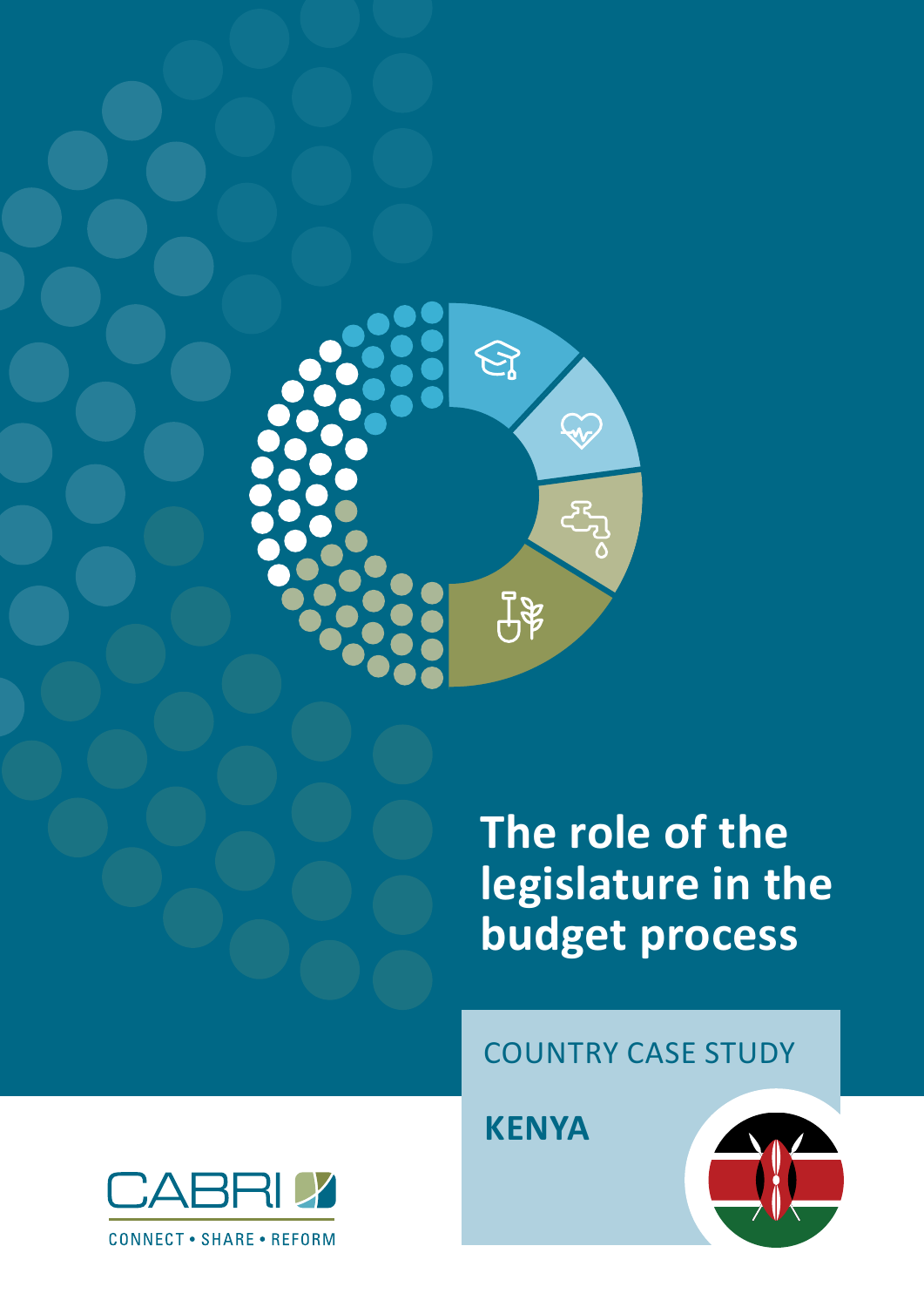# **Contents**

| Acronyms and abbreviations               | $\overline{2}$ |
|------------------------------------------|----------------|
| <b>Executive summary</b>                 | 3              |
| Introduction                             | 4              |
| Legal framework: rules and procedures    | 5              |
| Stages, actors and budget documents      | 6              |
| Role of the National Assembly            | 7              |
| Role of the Senate                       | 9              |
| Parliamentary committees                 | 9              |
| Independent fiscal institution           | 10             |
| Other independent commissions and bodies | 10             |
| Practices and challenges                 | 13             |
| Planning and formulation                 | 13             |
| Budget allocation and approval           | 15             |
| Budget oversight                         | 16             |
| Evaluation and auditing                  | 18             |
| Conclusions and recommendations          | 21             |

# **Acronyms and abbreviations**

| <b>BAC</b>  | <b>Budget and Appropriations Committee</b>    | <b>MDAs</b>   | ministries, departments and agencies       |
|-------------|-----------------------------------------------|---------------|--------------------------------------------|
| <b>BPS</b>  | <b>Budget Policy Statement</b>                | <b>MP</b>     | Member of Parliament                       |
| <b>BROP</b> | <b>Budget Review and Outlook Paper</b>        | <b>MTDMSP</b> | Medium-Term Debt Management Strategy Paper |
| CABRI       | Collaborative Africa Budget Reform Initiative | OAG           | Office of the Auditor General              |
| CARB        | County Allocation Revenue Bill                | PAC           | Public Accounts Committee                  |
| <b>COB</b>  | Controller of Budget                          | PBO           | Parliamentary Budget Office                |
| <b>COK</b>  | Constitution of Kenya                         | <b>PFM</b>    | public financial management                |
| <b>CRA</b>  | Commission on Revenue Allocation              | PFMA          | Public Finance Management Act              |
| <b>DORB</b> | Division of Revenue Bill                      | PIC.          | Public Investments Committee               |
| <b>IBEC</b> | Intergovernmental Budget and Economic Council | <b>PSC</b>    | Parliamentary Service Commission           |
| <b>JSC</b>  | Judicial Service Commission                   | <b>SFAC</b>   | Special Funds Account Committee            |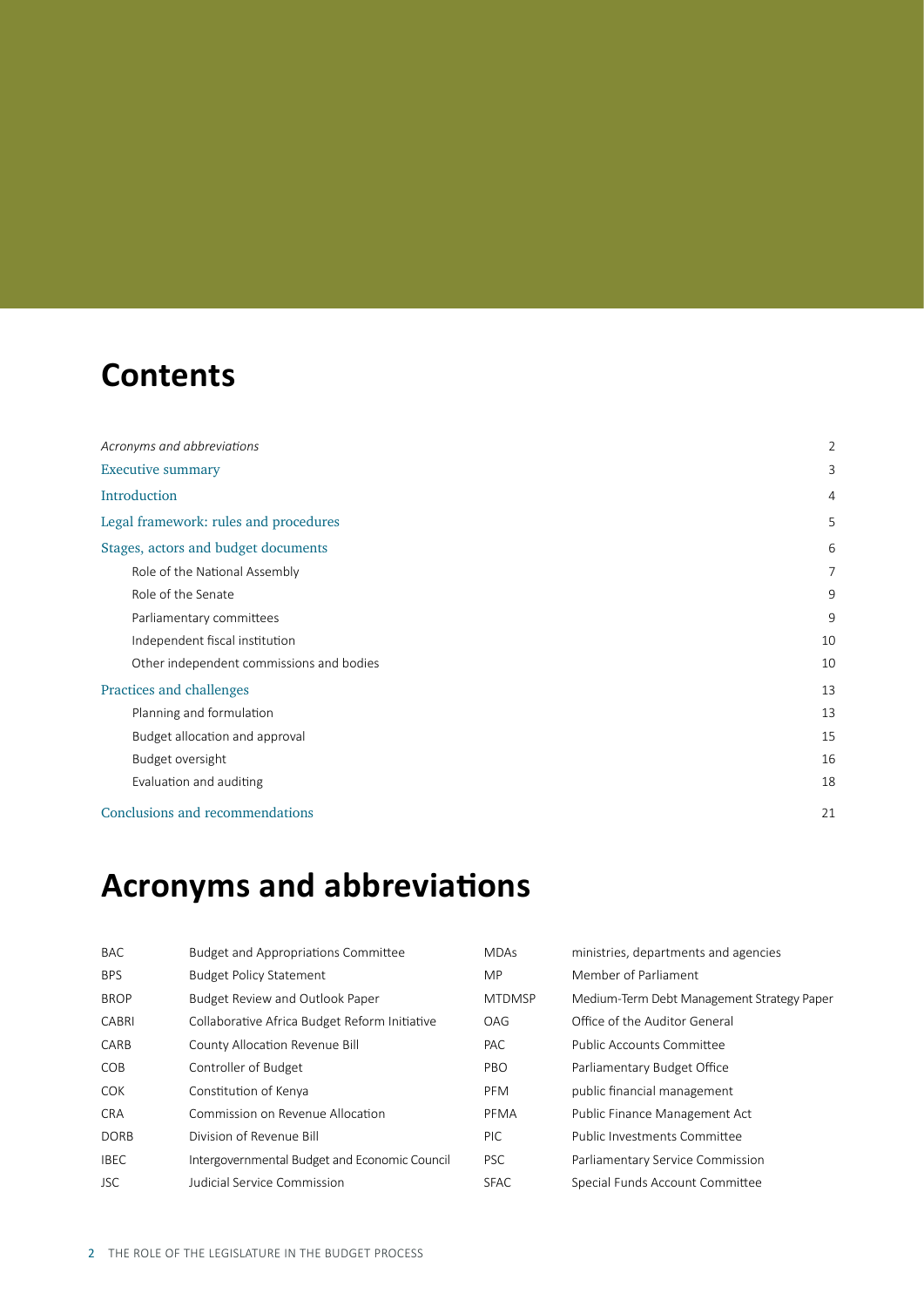# **Executive summary**

The Collaborative Africa Budget Reform Initiative (CABRI) works with African finance, budget and planning ministries in developing and implementing reform initiatives that lead to more functional public financial management (PFM) systems. We facilitate peer learning and exchange, and utilise problemdriven and iterative approaches to solving context-specific challenges. Our result areas include greater budget transparency for improved accountability and participation, which complements other PFM reforms.

This case study on the role of the Kenyan Parliament in the budget process provides an insight into, and understanding of, the role of African legislatures and the relationship between the executive and the legislature throughout the PFM cycle. The study includes information from interviews conducted with the National Treasury, Parliament, Parliamentary Budget Office, Auditor General and other institutions.

Some of the main challenges in respect of how Parliament contributes to improving budget formulation, implementation of spending plans and oversight in Kenya include:

- **•** Insufficient time to review budget formulation documents;
- **•** Lack of clear rules distinguishing the functions of the executive and legislature in the budget process;
- **•** Inclusion of projects not conceptualised by MDAs;
- **•** Lack of functional oversight of budget execution reports;
- **•** Limited capacity of committees to hold the government to account;
- **•** Independence and resources of the Office of the Auditor General (OAG); and
- **•** Audit reports not scrutinised by committees on time to ensure accountability.

These challenges indicate necessary steps and good entry points for improvement, including the following:

- **•** Designate clear responsibilities between the executive and legislature in the budget process;
- **•** Scrutinise budget execution and audit reports in a timely manner; and
- **•** Provide the OAG with adequate resources.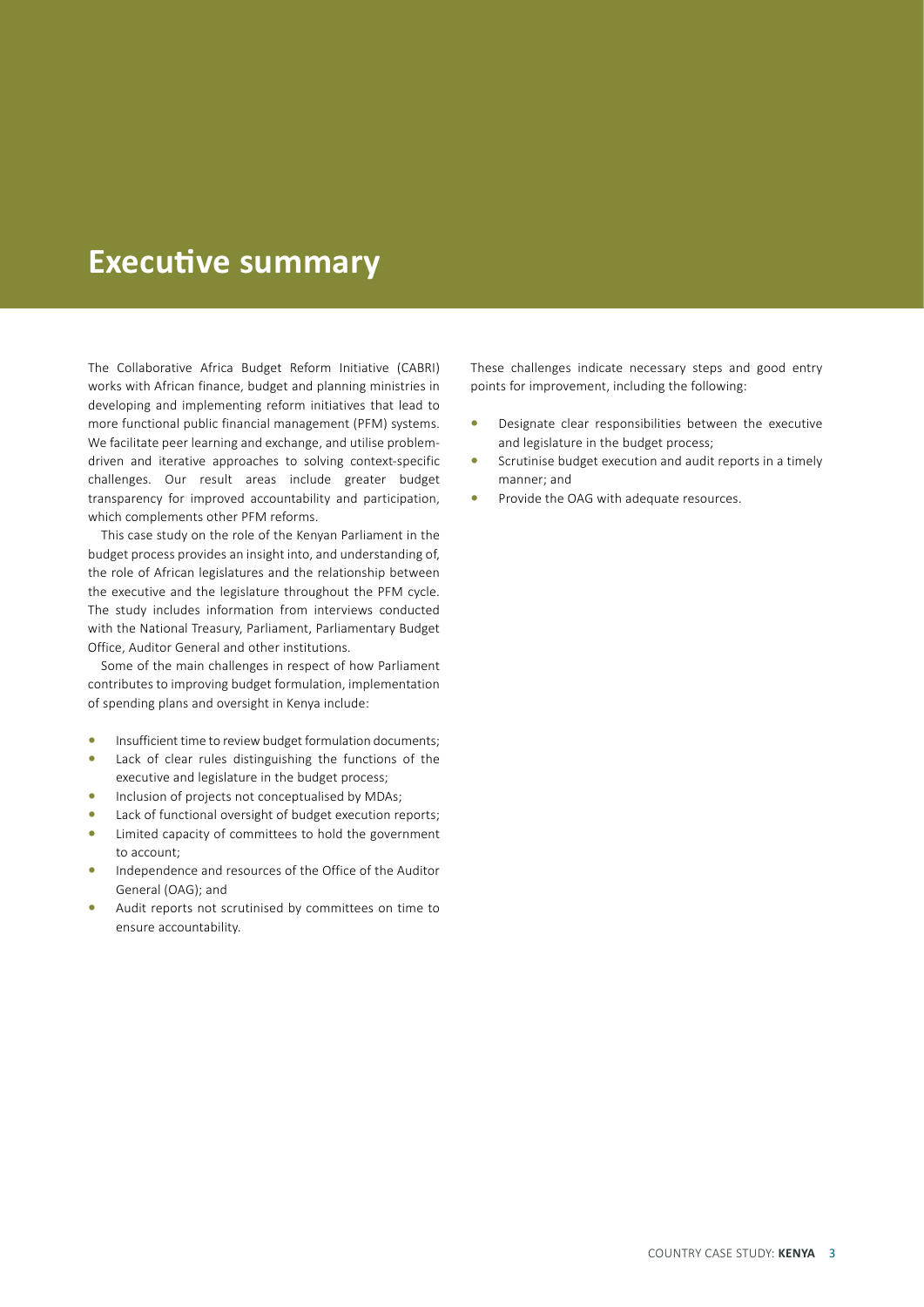# **Introduction**

The central role of the legislature in the budget process is set out in the constitutions and budget laws of most countries. Effective oversight of budgets by Parliament is essential in holding the executive accountable for budget formulation and implementation, thereby ensuring effective and efficient service delivery to the citizens.

To better understand the role of the Kenyan Parliament, this case study looks not only at the role it plays but also at the various stages of the budget process in which it is involved and the institutional features, such as parliamentary committees and independent fiscal institutions, and the impact these have on the budget process. In addition, an appreciation of the relationship between the legislature and the executive is essential to understanding some of the decisions or changes made during the budget planning and formulation, allocation and approval, oversight and audit stages of the budget process.

The following sections provide an overview of the role of the legislature in the budget process in Kenya. The first section looks at the legal framework to understand how the rules and procedures guide the budget process and provide for the involvement of the legislature in the budget process. The next section focuses on the budget process in Kenya. The following section seeks to understand the practices and challenges related to the role of Parliament and how it facilitates improved budgeting and planning, implementation of spending plans and budget oversight in Kenya. The conclusion provides some recommendations facilitating the steps needed for the National Treasury, Parliament and the Parliamentary Budget Office to work together in addressing challenges in the budget process.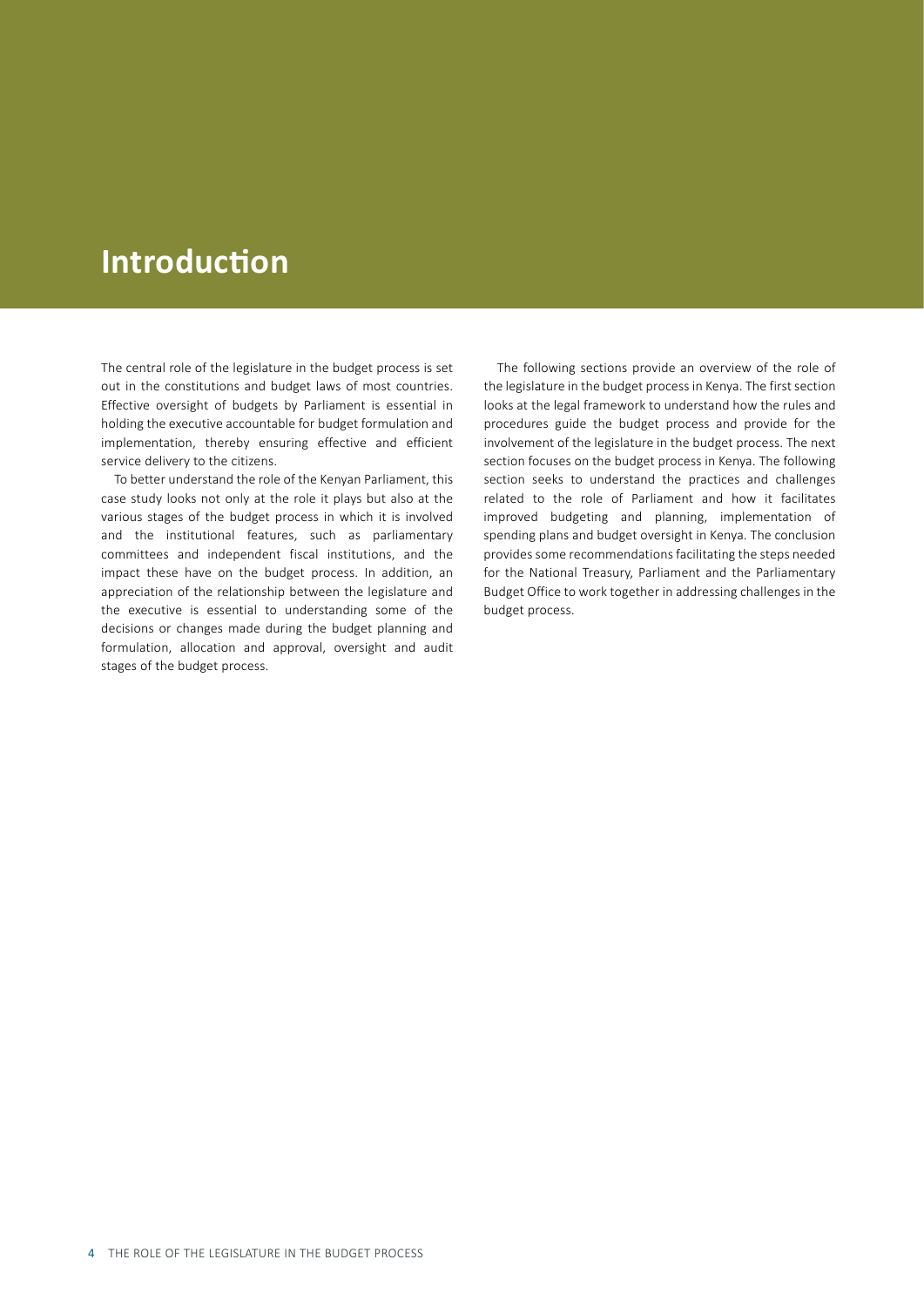# **Legal framework: rules and procedures**

Different institutional arrangements lead to varying relationships between the executive and the legislature throughout the budget process. For example, in some parliamentary systems, the ruling party is able to control both the executive and the legislature, making the budget process more streamlined. However, in other countries, the established legal rules and procedures specify the roles and duties of each arm of the government in the budget process, while also giving the legislature powers to amend and make changes to the executive budget. These procedures and rules are usually enshrined in the country's constitution, laws, policies and regulations, and may limit or enhance the roles of the legislature and the executive in the budget process.

In Kenya's case, the promulgation of the Constitution of Kenya (COK) in 2010 resulted in various changes in both the structure of the government and overall roles and functions of the legislature in the budget process. Kenya's devolved nature of government is made up of national and sub-national governments. Kenya's legislature – the Parliament of Kenya – at the national level is bicameral and comprised of the National Assembly (Lower House) and the Senate (Upper House), each with its own roles. $1$  The former represents the national government's interests while the latter represents the interests of the 47 devolved county governments.

The COK is the overarching law that sets out the role of the Parliament of Kenya. The core functions of Parliament include representation of the people, enactment of legislation, appropriation of funds for expenditure by national government and state organs.<sup>2</sup> and provision for oversight of government expenditure during and after execution of the budget.<sup>3</sup> Chapter 12 of the COK, 'Public Finance', elaborates on the role of Parliament in the budget process, and covers PFM-related issues, which include involvement in the pre-budget debates, the review of the medium-term budget expenditure, approval of supplementary budget estimates and oversight of the Auditor General's reports.<sup>4</sup>

In addition, Kenya's Public Financial Management Act (PFMA) of 2012 enhances the role of the legislature by further establishing and clearly defining the roles and responsibilities

of Parliament in the oversight, management and control of financial matters. The PFMA specifies the responsibilities of the committees in Parliament. These include the National Assembly's Budget and Appropriations Committee, the Senate's Finance and Budget Committee, departmental committees of both houses, and audit committees responsible during the audit stages.

The PFMA also outlines the role of the National Assembly committees in monitoring and reviewing budget proposals and approving such proposals, with or without changes.<sup>5</sup> The committees involved in the budget process in the upper house include the following: the Budget and Appropriations Committee (BAC), which oversees the budget decision-making process during formulation, approval to implementation; departmental committees, which review and submit their recommendations on the budget policy statement and the budget estimates to the BAC before they are tabled in Parliament; and the Public Audit Committee (PAC), Public Investments Committee (PIC) and Special Funds Account Committee (SFAC), which provide oversight during the audit stages of the budget process.

<sup>1</sup> COK, 2010, Chapter 8, Article 93.

COK, 2010, Chapter 8, Part I; Articles 93, 94, 95 and 96. The National Assembly appropriates funds for expenditure while the Senate determines allocation of national revenue among counties, debates and approves bills concerning counties'.

<sup>3</sup> COK, 2010, Article 95(4)(b).

<sup>4</sup> COK, 2010, Chapter 12, Part IV; Article 95(4).

<sup>5</sup> PFMA, 2012, Sections 7 and 8.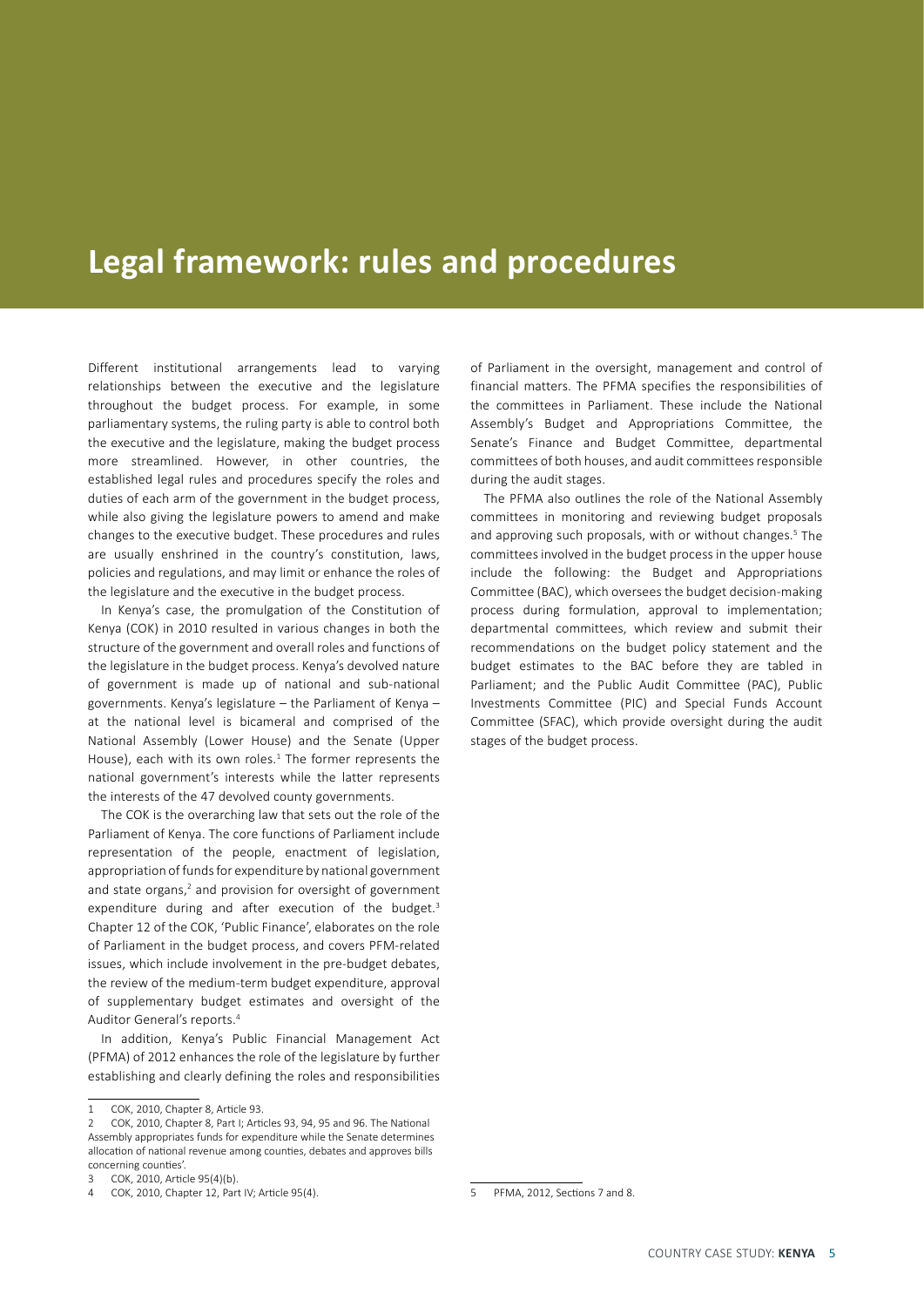# **Stages, actors and budget documents**

The PFMA establishes timelines for the budget process in Kenya. The Act also provides information on who is involved (and when) and the relevant budget documents for each stage of the process. Table 1 summarises the stages, actors, budget documents and the budget process at the national level with specific timelines.

#### Table 1: Stages of the budget cycle, budget documents and actors involved

| <b>Stages</b>                                                   | <b>Budget documents</b>                                                                                                                                                                                                                                                                                                                                                                                              | <b>Actors</b>                                                                                                                                                                         |
|-----------------------------------------------------------------|----------------------------------------------------------------------------------------------------------------------------------------------------------------------------------------------------------------------------------------------------------------------------------------------------------------------------------------------------------------------------------------------------------------------|---------------------------------------------------------------------------------------------------------------------------------------------------------------------------------------|
| Planning and formulation<br>30 August to 30 April<br>(9 months) | Macroeconomic fiscal framework and debt strategy<br>papers<br>Division of Revenue Bill<br>County Allocation Revenue Bill<br>Budget Review and Outlook Paper                                                                                                                                                                                                                                                          | Executive – National Treasury and MDA's;<br>National Assembly BAC and departmental<br>committees; Senate Finance and Budget<br>Committee; Commission on Revenue Allocation;<br>Public |
| Allocation/Approval<br>1 May 1 to 30 June (2 months)            | Budget proposals<br>Finance Bill                                                                                                                                                                                                                                                                                                                                                                                     | Parliament - National Assembly BAC and<br>departmental committees; Parliamentary Budget<br>Office; Public                                                                             |
| Oversight<br>1 July 1 to 30 June<br>$(12$ months)               | <b>Budget implementation reports</b><br>Budget Review and Outlook Paper                                                                                                                                                                                                                                                                                                                                              | National Assembly committees; Controller of<br><b>Budget</b>                                                                                                                          |
| Auditing and evaluation<br>1 July to 31 December<br>(6 months)  | Audit reports                                                                                                                                                                                                                                                                                                                                                                                                        | Parliament - National Assembly, PAC, PIC and<br>SFAC; Auditor General                                                                                                                 |
| Date                                                            | The budget process                                                                                                                                                                                                                                                                                                                                                                                                   |                                                                                                                                                                                       |
| 30 August                                                       | • The National Treasury releases a circular to all government agencies, starting the process and setting out<br>guidelines for public participation. (The budget circular provides budget process key policy directions as well<br>as specifying the medium-term expenditure framework.)                                                                                                                             |                                                                                                                                                                                       |
| 30 September                                                    | • The Budget Review and Outlook Paper (BROP) is submitted to the National Treasury and then the Cabinet for<br>approval.<br>• The BROP compares the previous year's revenue and spending with what was planned in the budget. It also<br>updates the current year's economic expectations in respect of inflation and growth, and proposes the<br>provisional ceilings for each sector for the coming year's budget. |                                                                                                                                                                                       |
| 21 October                                                      | • After the Cabinet's approval, the BROP must be tabled before the National Assembly for review and approval.                                                                                                                                                                                                                                                                                                        |                                                                                                                                                                                       |
| 15 November                                                     | • National government should to publish the in-year report (1st quarter implementation report).                                                                                                                                                                                                                                                                                                                      |                                                                                                                                                                                       |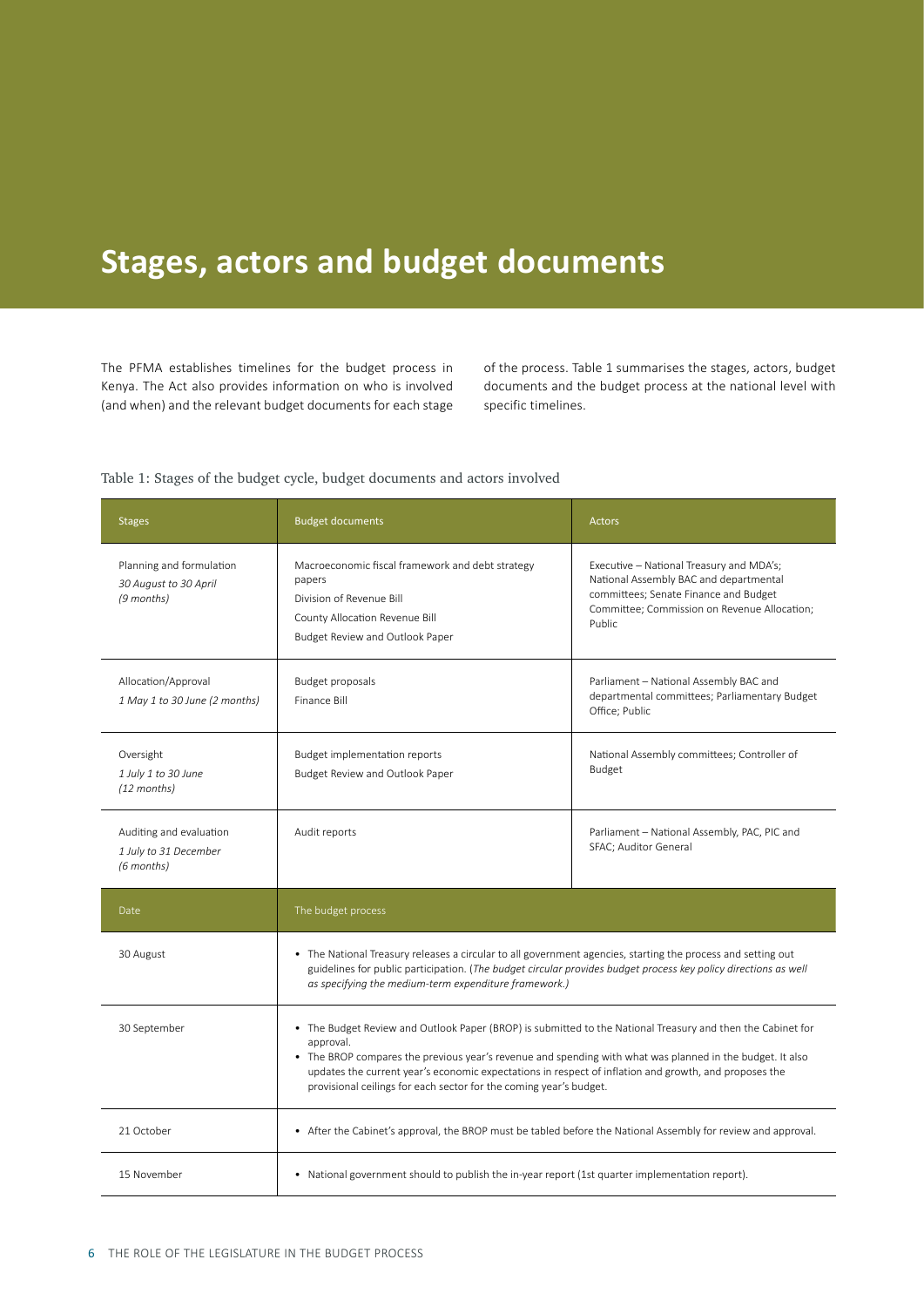| Date           | The budget process                                                                                                                                                                                                                                                                                                                                                                                                                                                                                                                  |
|----------------|-------------------------------------------------------------------------------------------------------------------------------------------------------------------------------------------------------------------------------------------------------------------------------------------------------------------------------------------------------------------------------------------------------------------------------------------------------------------------------------------------------------------------------------|
| 31 December    | • The Auditor General should produce and publish an audit report on the previous financial year within six<br>months of its close.                                                                                                                                                                                                                                                                                                                                                                                                  |
| 1 January      | • The Commission on Revenue Allocation (CRA) submits its recommendations on both vertical and horizontal<br>sharing of revenue between and within the two levels of government. (The recommendations are meant to<br>inform the Division on Revenue Bill tabled in the National Assembly by 15 February annually.)                                                                                                                                                                                                                  |
| 15/28 February | • The Budget Policy Statement (BPS), accompanied by the Debt Management Strategy (DMS) paper, is tabled in<br>the National Assembly for approval within two weeks. Before approval, the BAC and other departmental<br>committees review the BPS and the medium-term DMS and make recommendations to the National<br>Assembly for consideration and approval by 28 February.<br>• The Division of Revenue Bill and the County Allocation of Revenue Bill are also tabled in the National<br>Assembly for consideration and approval. |
| 30 April       | • The National Budget Estimates are submitted to the National Assembly for consideration. Parliament's and<br>judiciary's budget estimates are also submitted separately. However, before approval of the budget estimates,<br>the BAC is required to review, and seek public input on, the estimates and make recommendations to the<br>National Assembly.                                                                                                                                                                         |
| May            | Between May and June, the BAC scrutinises the budget estimates and makes amendments with or without<br>changes. The committee also begins with public forums on the budget estimates as required by the<br>Constitution.                                                                                                                                                                                                                                                                                                            |
| 15 May         | • Marks the deadline for the Cabinet Secretary for Finance to comment on the judiciary's and Parliament's<br>budget proposals.<br>• The national government publishes the 2nd quarter implementation report.                                                                                                                                                                                                                                                                                                                        |
| 30 June        | • This marks the end of financial year. The National Assembly should have approved the budget estimates and<br>the Appropriation Bill, which allows government to spend against the budget from 1 July.<br>• The Finance Bill tabled in Parliament before the approval of the budget must also be approved within 90 days<br>of the passing of the Appropriation Act.                                                                                                                                                               |
| 1 July         | • Beginning of the new financial year                                                                                                                                                                                                                                                                                                                                                                                                                                                                                               |

### Role of the National Assembly

Following the promulgation of the COK, the role of the National Assembly in the budget process expanded from being merely the review and approval of projects and plans to being involved at all stages of the budget process – from the planning and formulation, approval, execution and oversight to the audit and evaluation stages. In this way, the National Assembly is able to exercise the powers vested in it by the

people, to hold the executive accountable and, most importantly, to consult the public for their views at various stages of the budget process. Such consultation takes place by way of public forums, at both the national and county levels, at which the public is able to consider where government revenue comes from (when Parliament passes legislation regarding taxesthrough the finance bills), how these resources are allocated and distributed between the two levels of government (when Parliament passes legislation on the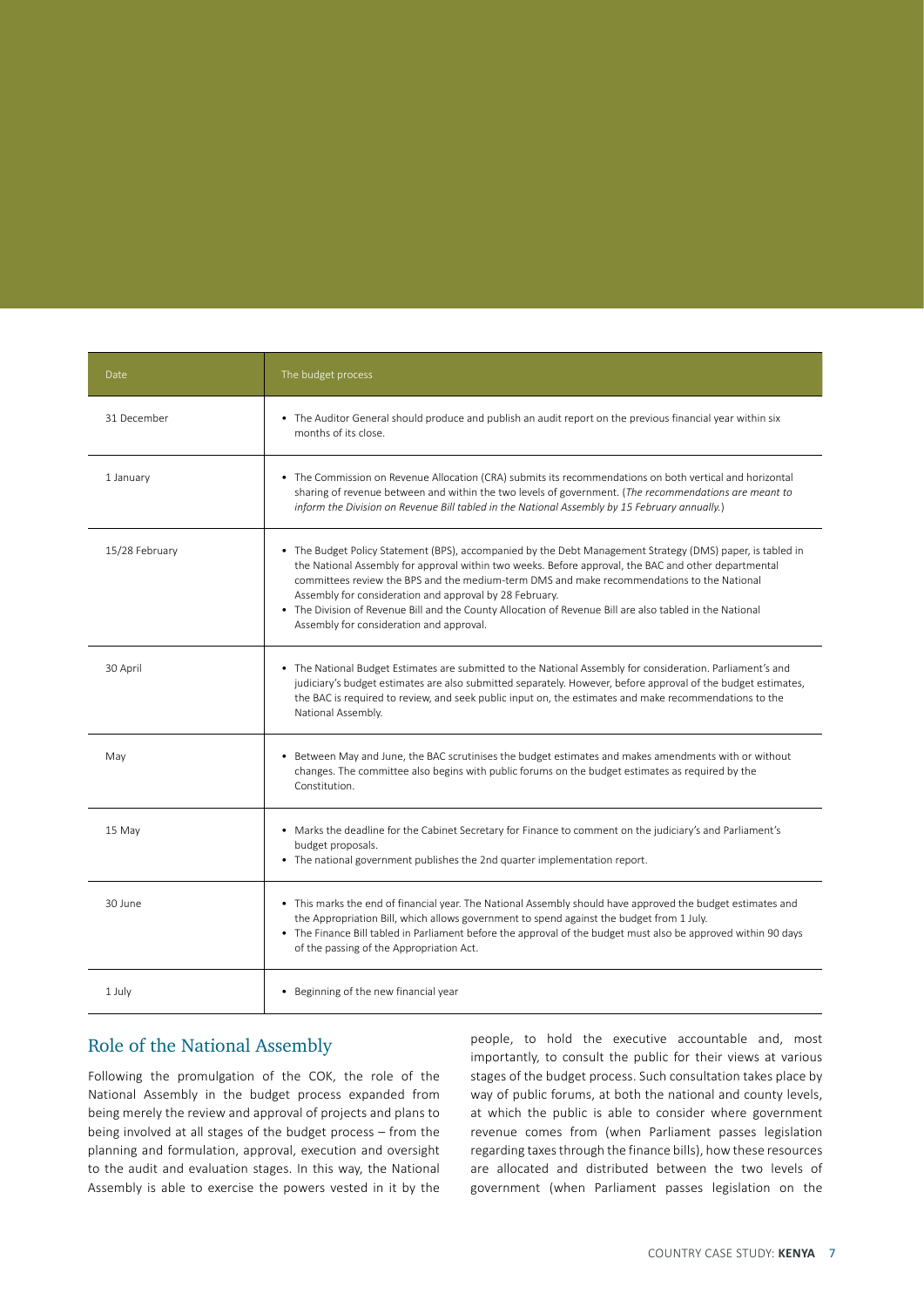division of revenue) and how the approved budget and allocations are spent. Kenya's National Assembly, thus:

- **•** Determines the allocation of national revenue between the two levels of government (national and county);
- **•** Appropriates funds for expenditure by the national government and other national state organs; and
- **•** Exercises oversight over national revenue and its expenditure.<sup>6, 7</sup>

The relationship between Parliament and the executive is important. Most of the bills and budget plans or proposals that Parliament approves come from the executive. In the budget process, the National Treasury is the originator of most of the budget proposals, bills and documents that Parliament reviews and amends. Ministries, departments and agencies (MDAs) are also involved in the budget process. For example, the National Treasury submits to Parliament the Division of Revenue Bill (DORB), which is the basis of division of the revenue raised at the national level by the national and county governments.<sup>8</sup> The DORB is accompanied by an explanation of the proposed revenue allocation and a summary of any significant deviations from the recommendations of the Commission on Revenue Allocation (CRA), including explanation for such deviations. The CRA is an independent institution made up of a chairperson, vice chairperson and seven commissioners, who possess extensive professional experience in financial and economic matters and may not be a Member of Parliament.<sup>9</sup>

The National Assembly is also involved at the planning and formulation stage of the budget following the submission of the Budget Policy Statement (BPS) by the National Treasury. The BPS is a document in which the government sets out its broad strategic priorities and policy goals, in accordance with Section 25(1) of the PFMA. It contains, in addition, an assessment of the current state of the economy, a financial outlook, proposed expenditure ceilings for the government, fiscal responsibility and a statement of specific risks.<sup>10</sup> The National Assembly's departmental committees review the BPS, and a report with recommendations is tabled in Parliament by the BAC.<sup>11</sup> The National Assembly can pass a resolution for the adoption of the BPS as submitted by the National Treasury, with or without amendments. In the formulation of the budget and budget-related documents, both national and county governments are required to develop their annual budgets with annual estimates of revenue and expenditure, including recurrent and capital expenditures.12 Both Parliament and the judiciary are required to prepare their own budgets and to submit them to the executive for inclusion in the budget estimates. Furthermore, there are consultations between the national and county governments when preparing budget plans.

The National Assembly reviews and debates budget proposals submitted by the executive. These include the BPS, the Division of Revenue Bill, the Medium-Term Debt Management Strategy Paper (MTDMSP), tabled together with the BPS, the budget estimates and the finance bills. At this stage, the assembly can make amendments to the BPS and the budget estimates by increasing, decreasing or reallocating resources to other sectors and programmes, if deemed necessary. The PFMA sets rules and procedures to be followed during this stage, and the extent to which the National Assembly is permitted to make amendments to the proposed ceilings in the BPS and the budget estimates. The rule of thumb is that any changes made in the house must not increase the budget deficit. Before the National Assembly considers the estimates of revenue and expenditure, the COK requires that recommendations from the BAC (some of which are based on views and representations of the general public) be considered by the house.<sup>13</sup> The National Assembly approves the recommendations that form part of the Appropriation Bill, which is then passed and approved by the house to become the Appropriation Act or, rather, the approved budget.<sup>14</sup>

The National Assembly is also responsible for approval of supplementary appropriations or budgets submitted to the house by the National Treasury. A supplementary budget is drafted in the event that, in the course of execution of the approved budget, the initially approved amount is insufficient or the assumptions made during the formulation of the budget do not hold. A supplementary budget is important

<sup>6</sup> COK, 2010, Chapter 8, Part IV.

COK, 2010, Article 95(4).

<sup>8</sup> COK, 2010, Article 114.

<sup>9</sup> The commissioners are nominated in accordance with the COK, 2010, Article 215(2).

<sup>10</sup> PFMA, 2012, Section 25(1).

<sup>11</sup> PFMA, 2012, Section 25(7).

<sup>12</sup> COK, 2010, Article 220(1).

<sup>13</sup> COK,2010, Article 221(4).

<sup>14</sup> COK, 2010, Article 221.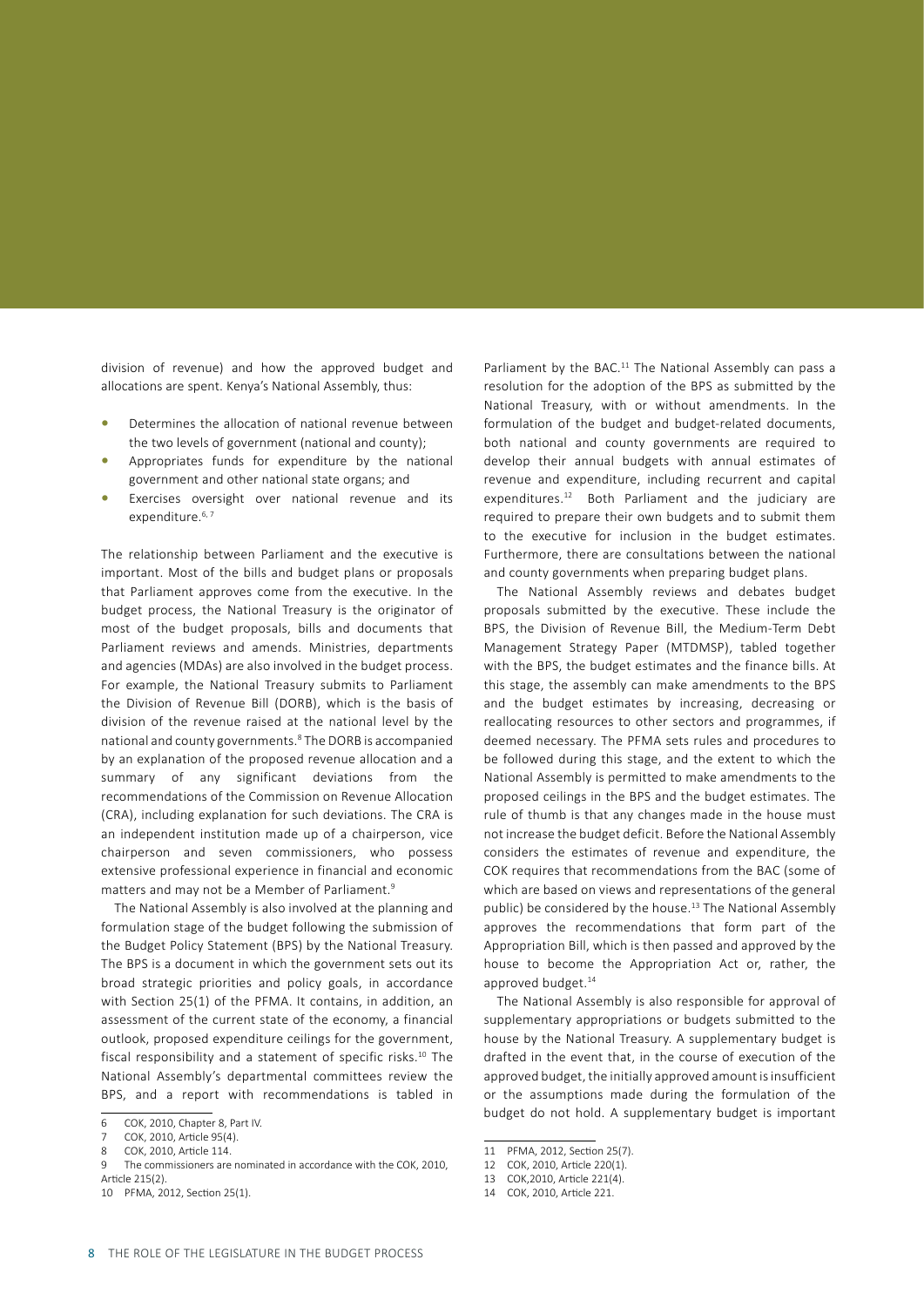when there is a need to spend for a purpose for which no amount had been appropriated. A supplementary budget includes a statement showing how the additional expenditure relates to the principles of fiscal responsibility, and financial objectives in support of money being spent for a specific purpose, and is subject to Parliament for review and approval.<sup>15</sup>

In pursuit of transparency, accountability, openness and aggregate fiscal discipline, oversight is required during the budget implementation and evaluation stages to ascertain whether actual spending is in line with the approved budget. To this end, Parliament and relevant independent financial institutions and offices provide the oversight. These offices include the Office of the Controller of Budget (OCOB), the OAG and parliamentary budget committees. The COB ensures that money is used lawfully before authorising expenditure at national and county levels. The COB is also required to submit quarterly, annual and special reports for both national and county governments to the National Assembly for review by a parliamentary budget committee on behalf of the National Assembly.<sup>16</sup>

The Auditor General is mandated to audit and draft an audit report within six months after the end of each financial year on all of the accounts of the national and county governments, as well as other state entities and independent commissions.<sup>17</sup> Following the audit, the Auditor General submits the report to the clerk of the National Assembly, who then tables the report to the respective committees (PAC, PIC and SFAC) for review and debate. According to the rules and procedures, Parliament is required, within three months of receipt of the Auditor General's report, to consider the report and take appropriate action.<sup>18</sup> In taking action, the National Assembly must hold the accounting officers of national government entities, the Parliamentary Service Commission and the judiciary accountable for ensuring that the resources of these entities are utilised in accordance with the law, and that they are effective, efficient and transparent.<sup>19</sup>

17 COK, 2010, Article 229(1).

#### Role of the Senate

Kenya's Senate, also referred to as the upper house, is responsible for determining the allocation of national revenue among counties, and provides oversight of how national revenue is allocated to county governments.<sup>20</sup> In determining the allocation of national revenue between the two levels of government, the Constitution provides that the Senate shall by resolution determine the basis for allocating among the counties the share of the nationally raised revenue. In so doing, the Senate must consider recommendations from the CRA, the Council of Governors (COG), the Intergovernmental Budget and Economic Council (IBEC) and the Cabinet Secretary for Finance (National Treasury), as well as the public and other interested groups.<sup>21</sup>

Further, the PFMA establishes the responsibilities of the Senate Finance and Budget Committee in charge of discussing budgetary and financial matters, which include: presenting to the lower house a proposal for the basis of allocating revenue among the counties, and considering any bill that deals with county matters; reviewing the CARB and DORB at least two months before the end of the financial year; examining financial statementsandotherdocuments,andmakingrecommendations to the Senate on improving the management of public finances. In addition, the Senate has the role of monitoring adherence to the principles of public finance and fiscal responsibility.

The resolutions of the Finance and Budget Committee are then discussed by the Senate and adopted, after which the Speaker of the Senate submits the agreed resolutions to the Speaker of the National Assembly. The National Assembly's speaker then tables the resolutions in the house for approval or rejection. The National Assembly has the power to amend. reject or approve the resolutions within the requirements provided by the Constitution.<sup>22</sup>

#### Parliamentary committees

The National Assembly's BAC dealswith budget-related matters. Prior to the adoption of the Constitution of Kenya, there existed a parliamentary budget committee established through the Standing Order of the Kenya National Assembly 190(1). The BAC was established to carry out the following functions:

<sup>15</sup> COK, 2010, Article 223.

<sup>16</sup> COK, 2010, Article 228(6).

<sup>18</sup> COK, 2010, Article 229.

<sup>19</sup> PFMA, 2012, Section 68(1).

<sup>20</sup> COK, 2010, Article 217; Article 96(3).

<sup>21</sup> COK, 2010, Article 203(1).

<sup>22</sup> COK, 2010, Article 217(1)–(6).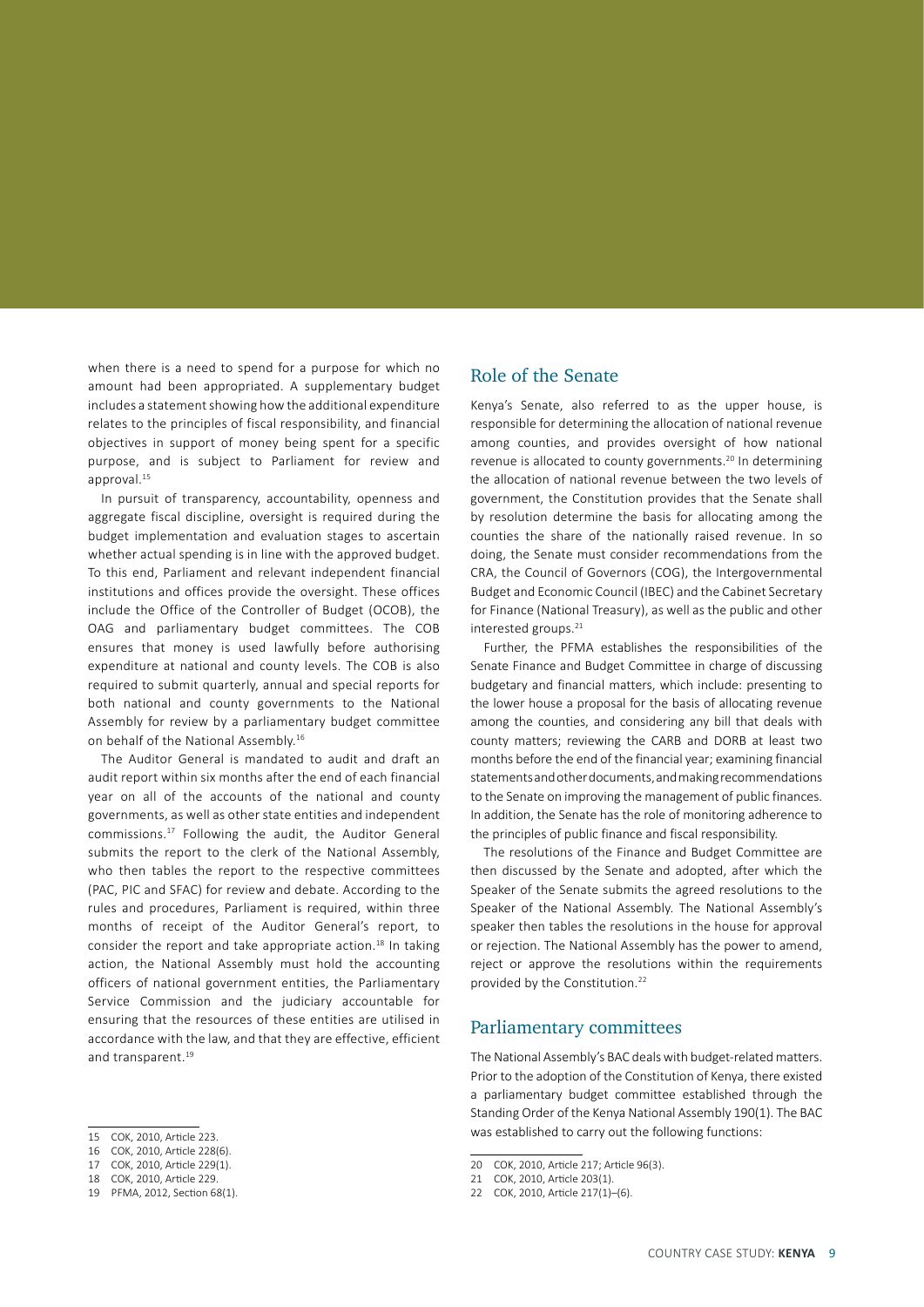- **•** Investigate, inquire into and report on all matters related to co-ordination, control and monitoring of the national budget;
- **•** Discuss and review the estimates and make recommendations to the National Assembly;
- **•** Examine the BPS presented to the National Assembly;
- **•** Examine bills related to the national budget including the appropriation bills; and
- **•** Evaluate tax estimates, economic budgetary policies and programmes with direct budget outlays.

The BAC and other departmental committees provide inputs on budgetary or monetary issues on behalf of the National Assembly. Specifically, the BAC is responsible for most public financial matters, and receivesinputsfrom other departmental committees on various budget documents tabled in the committees before they are submitted to the house for debate and approval. For example, the BAC report on the 2018 BPS and the MTDMSP was tabled on 14 February 2018 and was submitted to various departmental committees and their inputs were reviewed by the BAC. Where possible, the departmental committees have discussions with the National Treasury and the BAC on issues arising from the suggested amendments or when clarification is needed.

The Senate's Finance and Budget Committee is established by Section 8 of the PFMA. The committee is responsible for the following:

- **•** Presents to the Senate a proposal for the basis of allocating revenue among the counties and to consider any bills dealing with county financial matters;
- **•** Reviews the County Allocation of Revenue Bill (CARB) and the Division of Revenue Bill (DORB) in accordance with Article 218(1)(b) of the Constitution at least two months before the end of the financial year;
- **•** Examines financial statements and other documents submitted to the Senate under Part IV of the PFMA, and makes recommendations to the Senate for improving the management of the government's public finances; and
- **•** Monitors adherence by the Senate to the principles of public finance set out in the Constitution, and to the fiscal responsibility principles of the PFMA.

### Independent fiscal institution

The independent fiscal institution in Kenya is the Parliamentary Budget Office (PBO). The PBO was established by the Constitution and the PFMA, and is mandated to offer fiscal analysis support to the National Assembly and the finance committees, thus reporting to the legislature. The PBO produces and publishes its own macroeconomic and fiscal forecasts and, therefore, is recognised as a source of independent, objective and nonpartisan information.

The office used to fall within the ambit of the Fiscal Management Act (FMA) of 2009, but now is governed by the PFMA. In terms of Section 9 of the PFMA, the staff of the PBO should be appointed on the basis of merit and by virtue of their experience in finance, economics and public policy matters, so as to carry out the mandate of the office effectively.

Generally speaking, the PBO advises and supports Parliament in budget-related matters. In particular, the office is responsible for preparing reports on budget and economic forecasts, and making proposals or recommendations to the parliamentary committees on budget proposals and general economic trends. The office is also responsible for reporting to Parliament's BAC on any bill that has an economic and financial impact, and on the financial objectives set out in the relevant BPS. Finally, the office is required to propose, where necessary, an alternative fiscal framework in respect of any financial year.<sup>23</sup> The PBO provides capacity to the parliamentary committees and has budget officers or fiscal analysts attached to each committee to provide technical expertise on budget issues.

### Other independent commissions and bodies

These include independent commissions, offices or councils created to provide support to the role of the legislature on a number of issues that concern the budget process. These include the CRA, IBEC and OCOB.

<sup>23</sup> PFMA, 2012, Section 10.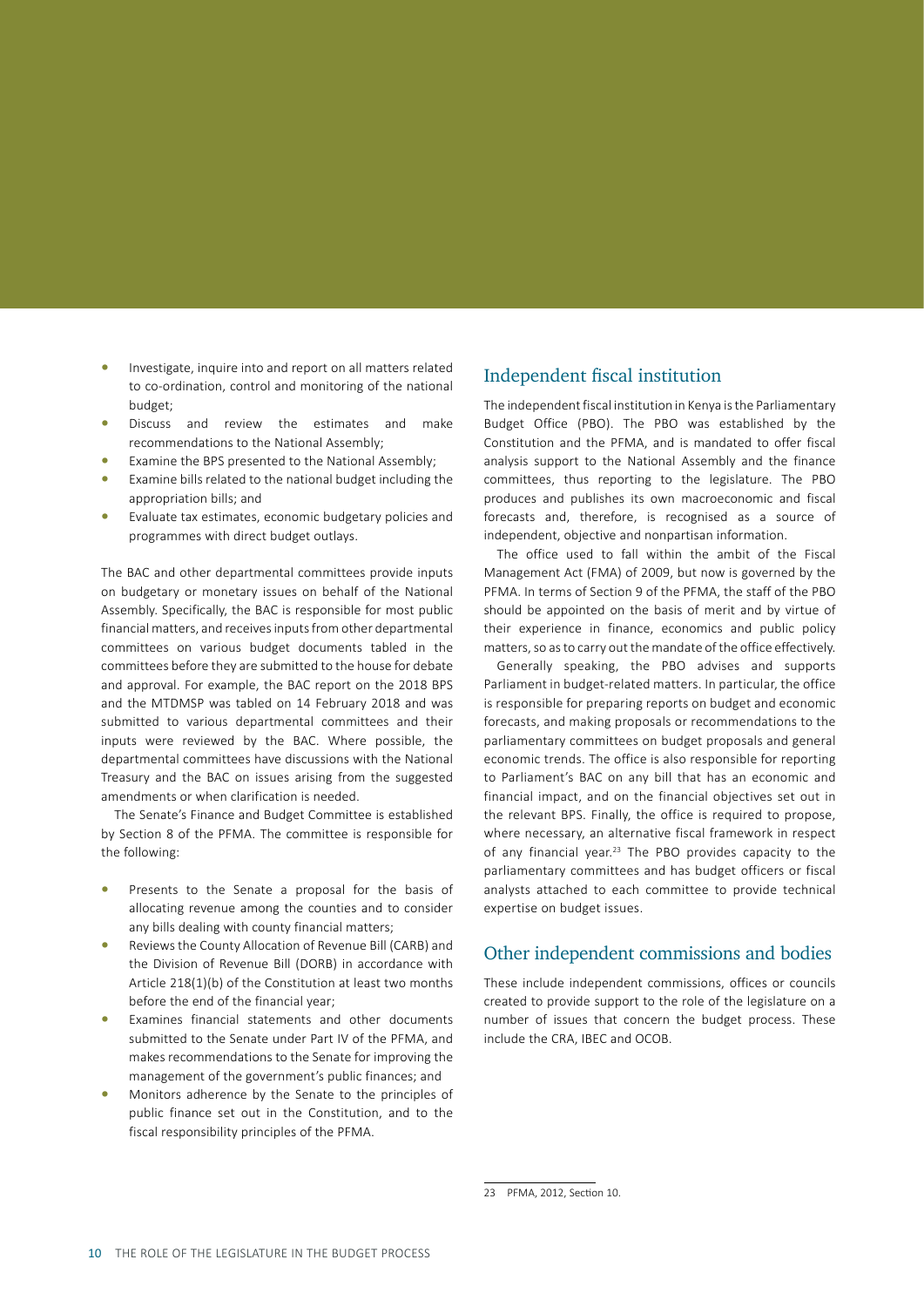#### The Commission on Revenue Allocation

The CRA is established in accordance with Article 215(1) of the Constitution. All the members of the CRA are appointed by the president. The CRA is composed of a chairperson nominated by the National Assembly, two persons nominated by political parties represented in the National Assembly, five persons nominated by political parties represented in the Senate and the Principal Secretary of the National Treasury. The persons nominated should not be members of Parliament, and members of the CRA must have expertise and extensive professional experience in financial and economic matters.

The commission provides independent, objective advice to both the executive and the legislature, and is mandated to make recommendations in respect of the equitable sharing of the revenue raised nationally between the national and the county governments (vertical sharing) and among county governments (horizontal sharing).<sup>24</sup> During the formulation of the recommendations, the commission is required to define and enhance the revenue sources of the national and county governments, and also to encourage fiscal responsibility at both levels of government.<sup>25</sup> Most importantly, the chairperson of the CRA sits on the consultative forum of the IBEC, which contributes to the contents of the BPS and the BROP, which inform the annual budget estimates.

According to Kenya's budget calendar, the CRA is required to provide recommendations at least six months before the beginning of a new financial year (by January 1). When making recommendations for sharing revenue, the CRA follows the criteria stipulated in Article 203(1) of the Constitution, taking into consideration: (i) national interests; (ii) any provision that must be made in respect of the public debt and other national obligations; (iii) the needs of the national government determined by objective criteria; (iv) the need to ensure that the county governments are able to perform the functions allocated to them; (v) economic disparities and the need for economic optimisation of each county; and (vi) provision of incentives for each county to raise revenue.<sup>26</sup>

For example, in the 2018/19 financial year, the commission recommended that about Kshs1 371.2 billion and Kshs337.2 billion be allocated to national and county governments, respectively, as the equitable shares. The commission also recommended that Kshs30.5 billion be allocated from the national government's equitable share to counties as conditional grants. The commission indicated that the 2018/19 allocation was based on the actual allocation of Kshs302 billion to the counties in the previous financial year. It was also stated that the base was adjusted as a result of functions previously transferred to the counties without attendant resources, and the failure to meet own-source revenue targets by the counties was noted.<sup>27</sup> In addition, the CRA makes recommendations as to which conditional grants (and the amounts thereof) should be provided to the counties.

#### **Box 1: Information contained in the Budget Review and Outlook Paper**

- Actual fiscal performance in the previous financial year compared to the budget appropriation for that year;
- Updated macroeconomic and financial forecasts with sufficient information to show changes from the forecasts in the most recent BPS or County Fiscal Strategy Paper (CFSP) in the case of counties;
- How actual financial performance for the previous financial year may have affected compliance with the fiscal responsibility principles or the financial objectives in the latest BPS or CFSP in the case of counties; and
- Reasons for any deviation from the financial objectives together with proposals to address the deviation and the time estimated for doing so.

*Source: PFMA, 2012, Section 26(2)*

Apart from the commission, the National Treasury is also required to make recommendations on revenue sharing between the national and county governments. However, in most cases, the figures provided by the commission and the National Treasury have been shown to differ. The CRA's total proposed figures tend to be higher than those of the National Treasury, which is evidenced by CRA recommendations that the county share be increased through the introduction of new grants. It is the role of Parliament to look at the recommendations made by both the

<sup>24</sup> COK, 2010, Article 216.

<sup>25</sup> COK, 2010, Article 215(1), Article 216(1), (3) and (5).

<sup>26</sup> COK, 2010, Article 203(1).

<sup>27</sup> CRA report on revenue sharing for FY 2018/19, p. 29.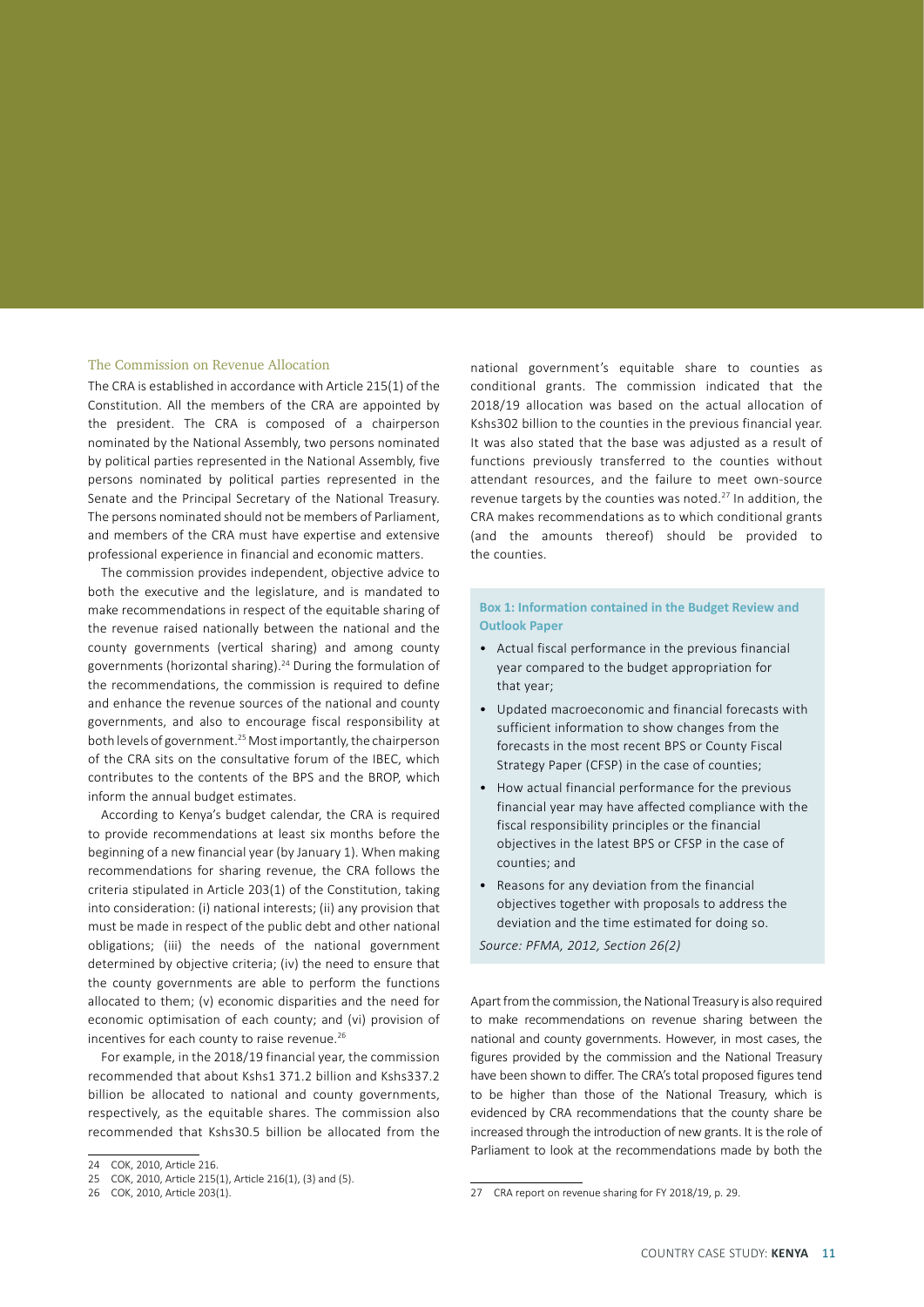National Treasury and the commission, and to arrive at a decision based on the information placed before it.<sup>28</sup>

#### The Intergovernmental Budget and Economic Council

The IBEC is established under Section 187(a) of the PFMA and is made up of the deputy president, who is the chairperson, the cabinet secretary for the National Treasury, a representative of the Parliamentary Service Commission, a representative of the Judicial Service Commission (JSC), the CRA chairperson, the chairperson of the Council of Governors, the cabinet secretary for intergovernmental relations, and the County Executive Committee for Finance of each of the 47 counties. The IBEC provides a forum for consultation and co-operation between the national and the county governments on the BPS, the BROP and the MTDMSP.29 The IBEC also provides recommendations on the equitable distribution of revenue between the national and county governments and amongst the county governments. Parliament considers recommendations from the IBEC when deciding on the division of revenue.

#### Office of the Controller of Budget

The OCOB is an independent office established by Article 228(1) of the COK. The rationale for the creation of an independent OCOB was public demand for separation of the financial management functions, which include control and reporting on budget implementation, from the audit functions. Previously, the OCOB and the OAG together performed the same roles. In terms of the COK, the OCOB has a role in ensuring fiscal discipline and equitable allocation of available resources, as well as promoting transparency and accountability in budget execution.

The core mandate of the OCOB is to oversee the implementation of the budgets of the national and county governments by authorising withdrawals from public funds. Most importantly, apart from the oversight and budgetcontrol roles, the COB is required to submit quarterly, halfyear, special and annual budget implementation reports to both houses of Parliament and the executive for review. For example, the national government reports are based on the analysis of financial reports received from MDAs in line with Section 83(4) of the PFMA, expenditure data from the Integrated Financial Management Information System and OCOB records of exchequer issues.<sup>30</sup> The OCOB also provides advice to Parliament on financial matters in cases where the cabinet secretary for finance would stop transfer of funds to a public entity or state organ. In addition, the other functions of the OCOB include:

- **•** Conducting investigations on its own initiative or when a complaint is made by the public; $31$
- **•** Providing mediation, negotiation and, arbitration services; and<sup>32</sup>
- **•** Sensitising the public through the dissemination of information on budget implementation at both national and county levels.

The COB is nominated by the president, and upon approval of the National Assembly, is appointed by the president.

<sup>28</sup> http://kenyalaw.org/kl/fileadmin/pdfdownloads/bills/2016/

DivisionofRevenueBill\_2016.pdf

<sup>29</sup> PFMA, 2012, Section 187(1) and (2).

<sup>30</sup> Controller of Budget Act, 2016, Section 5.

<sup>31</sup> COK, 2010, Article 252(1)(a).

<sup>32</sup> COK, 2010, Article 252(1)(b).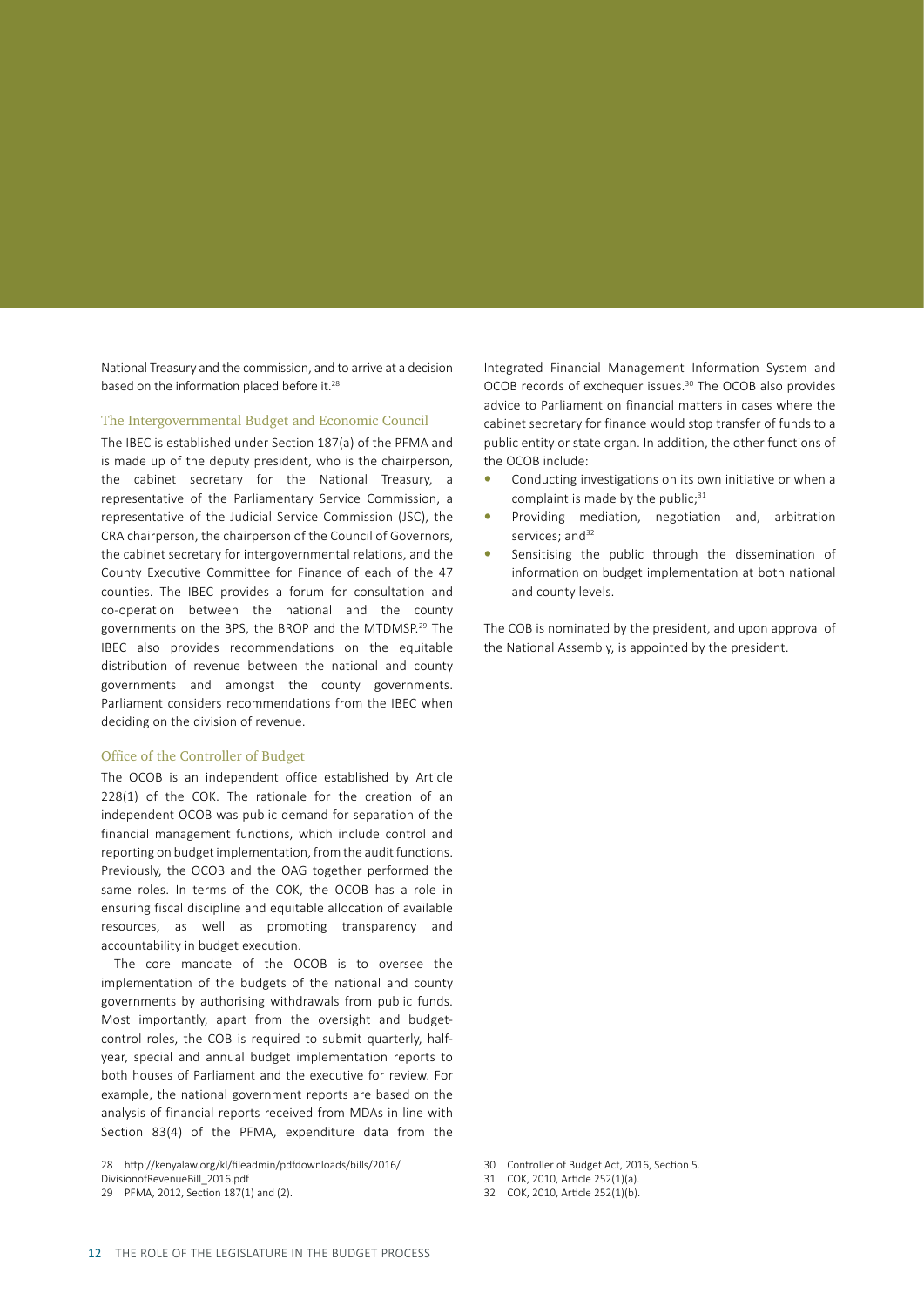# **Practices and challenges**

### Planning and formulation

Kenya's fiscal year runs from 1 July until 30 June of the following year. Every 30 August, the budget planning and formulation processin Kenya kicks off with the National Treasury leading the process by sending out a circular to MDAs. This circular has information on the budget timelines and specific dates by which budget documents should be prepared and submitted to Parliament. It also identifies key policy areas and issues that MDAs should take into consideration when preparing the budget. From September through 15 February, the National Treasury is mandated to hold public sector hearings to discuss priorities that feed into the Macroeconomic and Fiscal Framework Paper. The preparation of the BPS<sup>33</sup> calls for collaborative action and consideration of recommendations from the CRA, PSC, COB, JSC, MDAs and the public. The BPS contains the following information:

- **•** An assessment of the current state of the economy, including macroeconomic forecasts;
- **•** The financial outlook with respect to government revenue, expenditures and borrowing for the next financial year and over the medium term;
- **•** The proposed expenditure ceilings for the national government, including those of Parliament and the judiciary and indicative transfers to county governments;
- **•** The fiscal responsibility principles and financial objectives over the medium term, including limits on total annual debt; and
- **•** A statement of specific risks.<sup>34</sup>

Over the past five years, the government, through the BPS, has proposed reforms and policies to steer rapid social economic development via the Economic Transformation Agenda. For instance, the 2018 BPS fronted the 'Big Four Agenda', namely:

- **•** Value addition and raising the manufacturing sector's share of GDP by 15 percent;
- **•** Food security;
- **•** Universal health coverage; and
- **•** The provision of at least 500 000 affordable housing units to Kenyans by 2022.<sup>35</sup>

Parliament is then required to adopt and pass a resolution and make recommendations on the BPS within 14 days after the submission of the latter by the cabinet secretary of the National Treasury. A report on the same should be made public and available, with proposed changes to the sector allocations and any changes in the proposed ceilings, citing justifications for the changes made. For example, in 2018, the BPS was tabled in both the National Assembly and the Senate. Parliament's role is to review, debate and approve the BPS with or without changes. The BPS has sector ceilings set for allocations to each MDA and, while making changes, the National Assembly should not exceed these ceilings set by the National Treasury. Parliament can make recommendations for increases or decreases or even reallocations from one ministry or department to another. The National Treasury then is mandated to effect these changes on the basis of the reasons provided by Parliament on suggested changes. In addition, the resolutions adopted on the BPS should ensure that whenever Parliament increases expenditure in a proposed appropriation, it should be balanced by a reduction in expenditure in another proposed appropriation. Generally, a proposed reduction in expenditure is for the purpose of reducing the deficit.<sup>36</sup>

By 1 January every year, the CRA is mandated to submit recommendations on revenue sharing between the national and county governments. The National Treasury submits to Parliament the BPS proposal together with the MTDMSP, the DORB and the CARB to the National Assembly by 15 February.

Parliament should debate and approve the DORB and CARB by 16 March. However, these bills are not usually approved on time because the process has been the cause of extremely contentious debate between the National Assembly and the Senate over how much money the national government should get, and how much counties should get from the national pot. In the event that the two houses do not agree on the amount, a mediation committee made up of members from both houses is formed to resolve the issue.<sup>37</sup>

By 30 April, the National Treasury is mandated to submit the annual budget proposals or estimates to Parliament. In addition, the judiciary and the parliamentary service commission are required to submit their budgets for approval. Particular challenges are considered below.

37 http://www.parliament.go.ke/sites/default/files/2017-05/MESSAGES\_

<sup>33</sup> PFMA, 2012, Section 25(1).

<sup>34</sup> PFMA, 2012, Section 25(4).

<sup>35</sup> Budget Policy Statement, 2018, p. 25.

<sup>36</sup> PFMA, 2012, Section 39(3).

TO\_AND\_FROM\_SENATE.pdf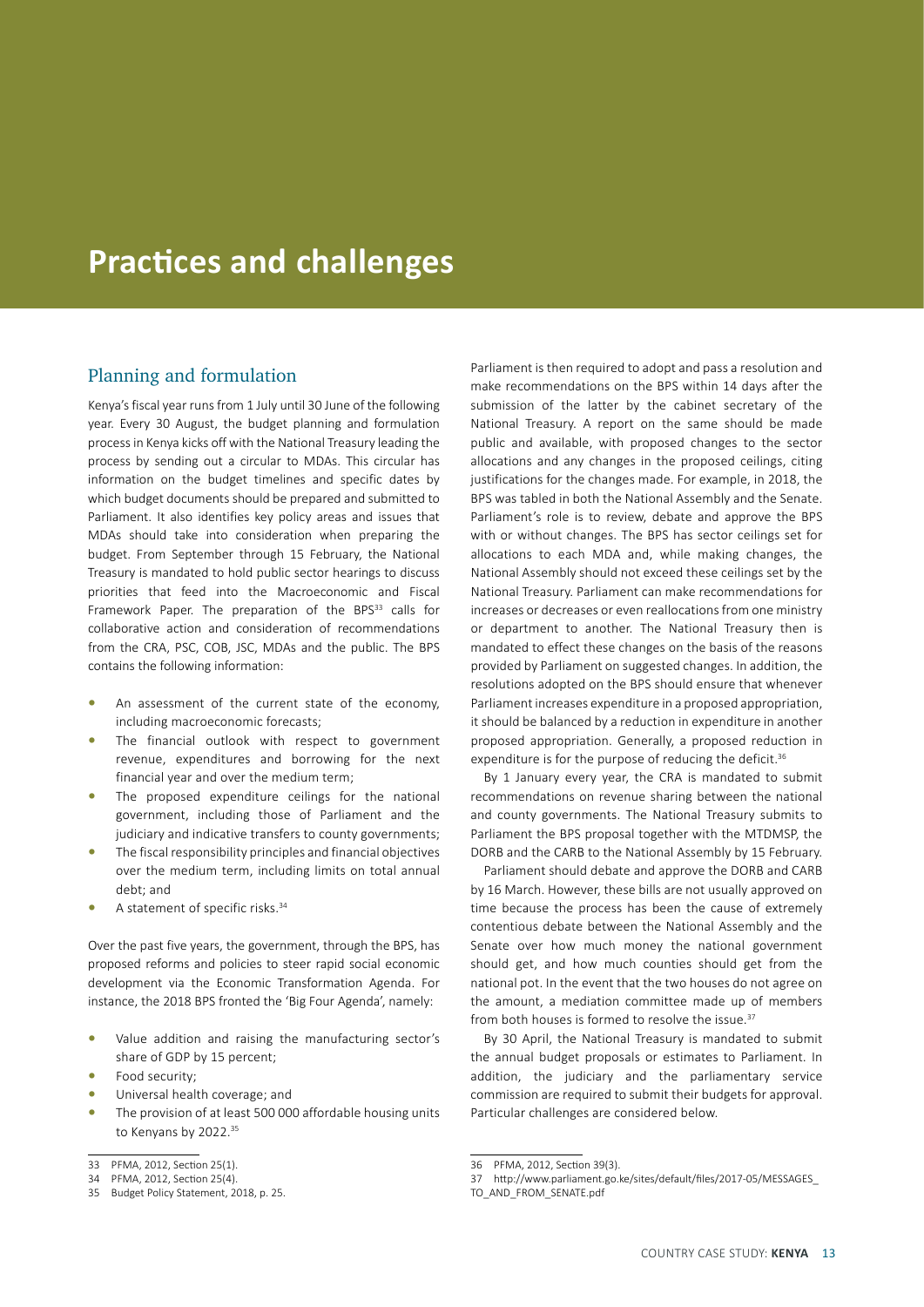

#### **Challenge 1: Insufficient time to review budget formulation documents**

Both the National Assembly's BAC and the Senate's Standing Committee on Finance and Budget are involved in reviewing the BPS proposal and the MTDMSP. One of the challenges experienced here isthe time lapse between the submission of these papers to both houses and their approval. The legislature and the public should be given enough time to scrutinise the budget and related documents. Questions have been raised by the Senate as to whether 14 days is adequate for reviewing, debating and approving the BPS and the MTDMSP. For example, in the recent Senate Hansard report of the 2018 BPS and MTDMSP, the Senate regarded the time set by the PFMA for review and approval of these documents as insufficient and proposed that it be extended to 30 days.<sup>38</sup>

#### **Box 2: Information contained in the Budget Review and Outlook Paper**

This is a key budget document that should be aligned to the broad strategic priorities and policy goals set out in the Budget Policy Statement (BPS). The strategy should factor in: the total stock of debt as at the date of the BPS; the sources of loans made to the national government and the nature of the guarantees given by the national government; the principal risks associated with these loans and guarantees; the assumptions underlying the debt management strategy; and an analysis of the sustainability of the amount of debt, both actual and potential.

*Source: PFMA, 2012, Section 33(2)(3).*



#### **Challenge 2: Lack of clear rules distinguishing the functions of the executive and legislature in the budget process**

While the law is clear on the separation of powers and independence of Parliament and the executive, this is not necessarily reflected in reality. For example, depending on the ruling party in Parliament, influence by the executive arm could take the form of approval of financial legislation favouring the executive.

The law provides that Parliament has the final say in the approval of the budgets with or without amendments, as long as the interests of the citizens are reflected, but this has not always been the case in practice. For example, Parliament has a duty not to increase the budget deficit when reviewing and approving the BPS. However, in the 2015/16 budget, the BAC report showed increases suggested by Parliament to sectors and independent offices, including increased allocations to itself and the funds associated with Parliament, like the Constituency Development Fund. This raised the deficit by around Ksh14 billion without identifying new sources of revenue.39

At the time of writing, the approval of the 2018 Finance Bill was perceived to indicate intervention by the executive, which left most MPs divided as to whether or not to impose a 16 percent VAT increment on all petroleum products. The passing of the bill failed to reflect the independence of Parliament from the executive. In such scenarios where the executive and Parliament disagree on a proposal, Articles 112 and 113 of the Constitution are very clear on what should be done as far as budget mediation is concerned. There is a need for more clarity on what is required of the executive and Parliament to uphold the principle of separation of powers in the budget process.

<sup>38</sup> Parliament of Kenya, the Senate Hansard report, 28 February 2018.

<sup>39</sup> International Budget Partnership (2015) *The Role of Parliament and the National Treasury in Developing the 2015/16 Budget*.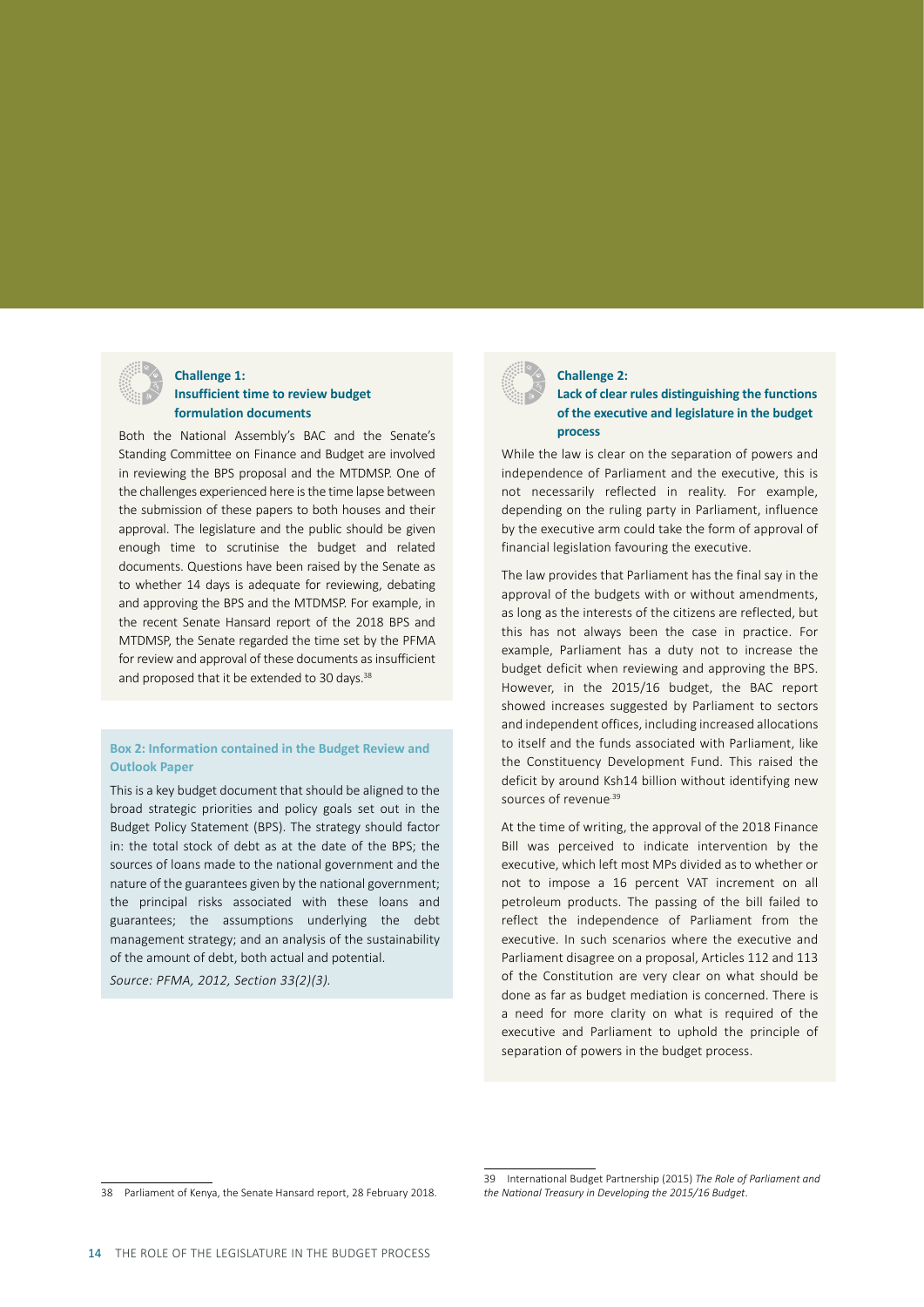### Budget allocation and approval

National budget proposals or estimates are submitted to the National Assembly on 30 April, which is two months before the beginning of the next financial year, since Kenya's financial year starts on 1 July. The Cabinet Secretary of Finance submits to Parliament the national government budget estimates together with any other supporting documents and the Budget Appropriation Bill.<sup>40</sup> The budget estimates should correspond with the ceilings or figures that were approved at the formulation stage during the approval of the BPS.

Upon submission of the national budget estimates to the National Assembly, the assembly is supposed to consider them together with those submitted by the PSC and the chief registrar of the JSC. The National Assembly is required to approve the estimates with or without amendments. The assembly also considers the BAC's recommendations before approving the estimates. The budget committee is required by law to include public opinion, which should be reflected in the recommendations submitted to the National Assembly. Public participation forums organised by the National Assembly's BAC usually take place in May, seeking inputs and views from the public on the budget estimates before approval by the house. The National Assembly may amend the national budget estimates in accordance with the Division of Revenue Act.

The legislature approves the budget estimates by 30 June, marking the end of Kenya's financial year. This is within the recommended guidelines of at least two to three months before the start of a financial year. In addition to the budget estimates, the Appropriation Bill must be approved, thereby becoming the Appropriation Act, to authorise spending and withdrawal of money from the consolidated fund. No spending by the executive can take place without the approval of the Appropriation Act by the National Assembly.

Also in June, the Finance Bill is tabled in the house and should be discussed within 90 days of tabling. This bill authorises tax and revenue collection.



#### **Challenge 3: Inclusion of projects not conceptualised by MDAs**

Kenya's 2010 Constitution enhances the role of the legislature through provisions that determine the division of revenue, appropriations and the oversight of the other state agencies. Additionally, the 2012 PFM Act and subsidiary legislation (PFM Regulations 2015) impose limits to the extent of the changes Parliament can make during the approval stage of the budget estimates, and stipulates that it should not exceed ten percent. $41$  It is noted that the laws applicable to the legislature are clear and do not obstruct Parliament in exercising its role in budget approval.

Article 113 of the Constitution provides for mediation committees appointed by the Speakers of both houses when the National Assembly and Senate do not agree on a particular bill.<sup>42</sup> For instance, if both houses fail to agree on the division of revenue, the DORB mediation committee shall consist of equal numbers of members of each house to attempt to resolve arising issues and develop a version of the Bill that both houses will pass. In this way, the law enhances the role of the legislature by ensuring that the issues of contention between the two houses are dealt with as quickly as possible.

Parliament has the legal authority to pass budget proposals tabled by the National Treasury with or without amendments. The law is clear that the changes Parliament may make to the proposal are limited and that such changes should not increase the deficit. Although this has been observed in several incidences, there have been cases where Parliament has suggested allocation to new projects that have not been conceptualised at the MDAs' level or by the National Treasury. Some of the suggested projects are as a result of public participation in respect of which the BAC is mandated to take into consideration views expressed by the public during the participation meetings. At other times, this process is a political

<sup>40</sup> COK, 2010, Article 221(1).

<sup>41</sup> Kenya Subsidiary Legislation, 2015. Part IV, regulation 40 (9).

<sup>42</sup> COK, 2010, Articles 112 and 113.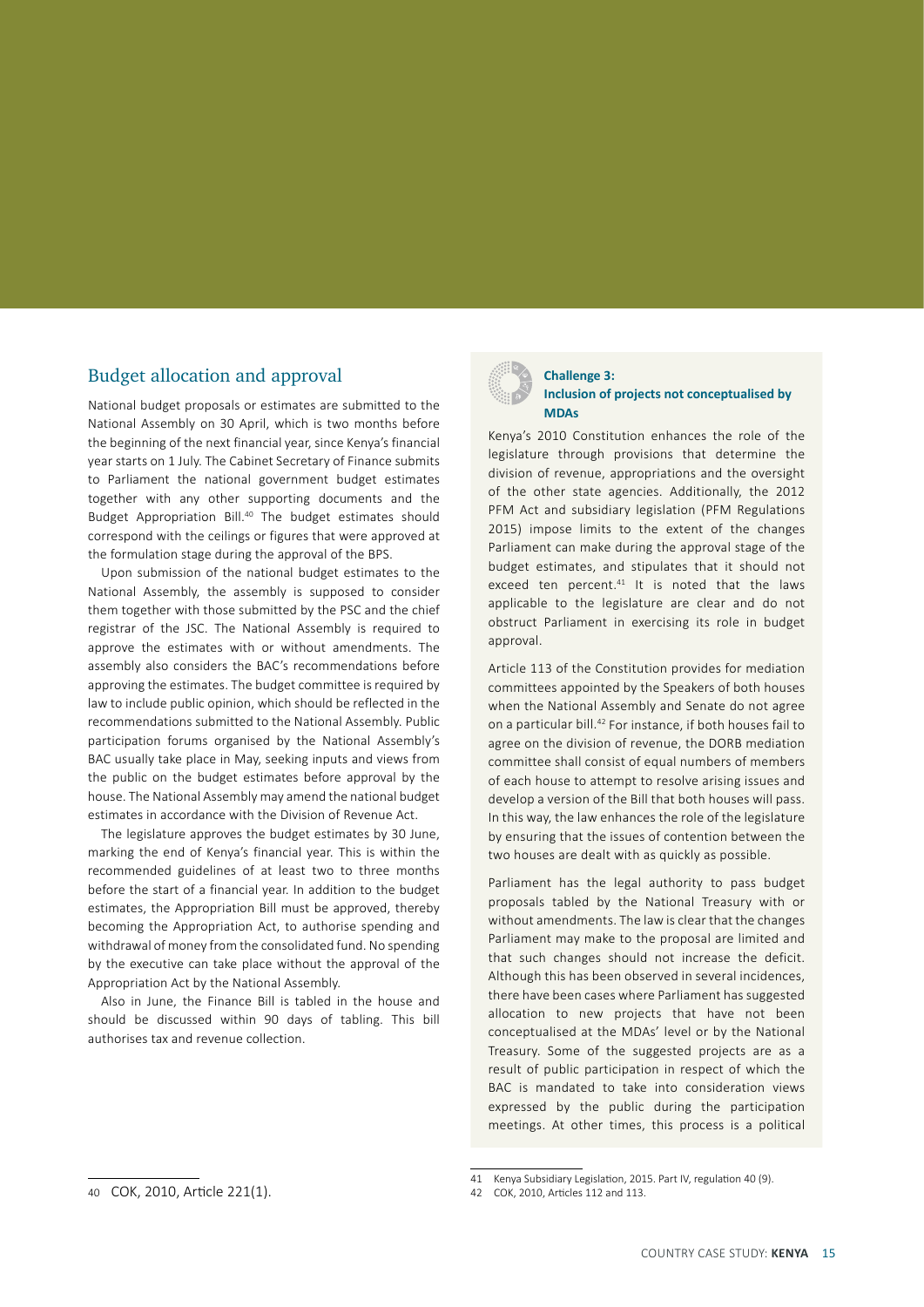affair in which the National Assembly may wish to impose strict measures or sanctions on MDAs (especially when funds have not been used effectively) or to suggest certain projects in order to maximise the popularity of some MPs with their constituents.

In such instances, it is difficult to realistically accommodate some changes during execution. The National Treasury or line MDAs have no choice but to accept them once they have been adopted by the house, as it is often problematic to revise the budget figures once approved by Parliament. If anything needs to be revised, or if assumptions made do not hold true, a supplementary budget can be introduced by the Treasury with proposals to reallocate the budget figures within line MDAs and to revise assumptions made during the planning and formulation stages. In other cases, a parliamentary committee may request the Cabinet Secretary of Finance or the line MDAs to appear before the committee to clarify contentious issues or other matters raised. Therefore, Parliament has the role of approving (or not) any changes that might occur during the execution of the budget by introducing a supplementary budget, which is considered when the amount appropriated in the Appropriation Act is insufficient or there is a need to spend for a purpose for which no amount had been appropriated.<sup>43</sup>

Importantly, party-political loyalty may influence the decision-making process and approval of budget documents. For instance, the key informants interviewed for the case study were of the opinion that there no longer seemed to be a strong opposition following the Building Bridges Initiative, which came about as a result of reconciliation between the ruling party and the opposition party. The opposition should act as a watchdog in relation to the ruling party and has the function of influencing decisions and policymaking in Parliament. A weak opposition affects efficient oversight by Parliament in the name of upholding party loyalty, hence it could undermine fiscal openness and scrutiny.

### Budget oversight

The National Treasury is required to publish implementation reports not later than 45 days after the end of each quarter to track the implementation progress.

Article 201(1)(a) of the Constitution demands openness and accountability as guiding principles in the conduct of matters involving public finances. The abovementioned principles together with the rule of law, public participation, transparency and constitutionalism, reflect good governance in any democratic government. Budget oversight should be conducted to establish whether the allocated funds have been used in line with the intended purposes.

The legislature in Kenya, through established committees and offices, conducts oversight of the budgetary process. The following parliamentary committees are involved in providing oversight:

- **•** Public Accounts Committee;
- **•** Public Investments committee; and
- **•** Special Funds Account Committee.

The PAC, SFAC, and PIC committees are instituted under the parliamentary standing orders 205, 205A and 206, respectively. These committees are designed to systemically ensure scrutiny over the executive and its auxiliaries, thereby ensuring transparency and accountability. Whereas the PAC provides parliamentary oversight over the MDAs of the government), the PIC provides oversight of semi-autonomous government agencies. The Special Funds Account Committee was established recently, and is mandated to scrutinise the accounts of equalisation, political parties, the judiciary and the National Government Constituencies Development Fund.<sup>44</sup>

Additional independent offices, including the OCOB and the OAG, are established in the Constitution to provide oversight of the national and county budgets in Kenya.

The National Treasury publishes its in-year reports every quarter and submits them to the National Assembly. The COB is also required to submit quarterly reports to Parliament with recommendations on the status of project implementation and performance, and on how funds are being spent. The onusis on Parliament to take action based on the findings in the National Treasury and OCOB reports. For Parliament to effectively

<sup>43</sup> COK, 2010, Article 223.

<sup>44</sup> National Assembly Standing Orders, 4th edition, 205, 206, p. 167.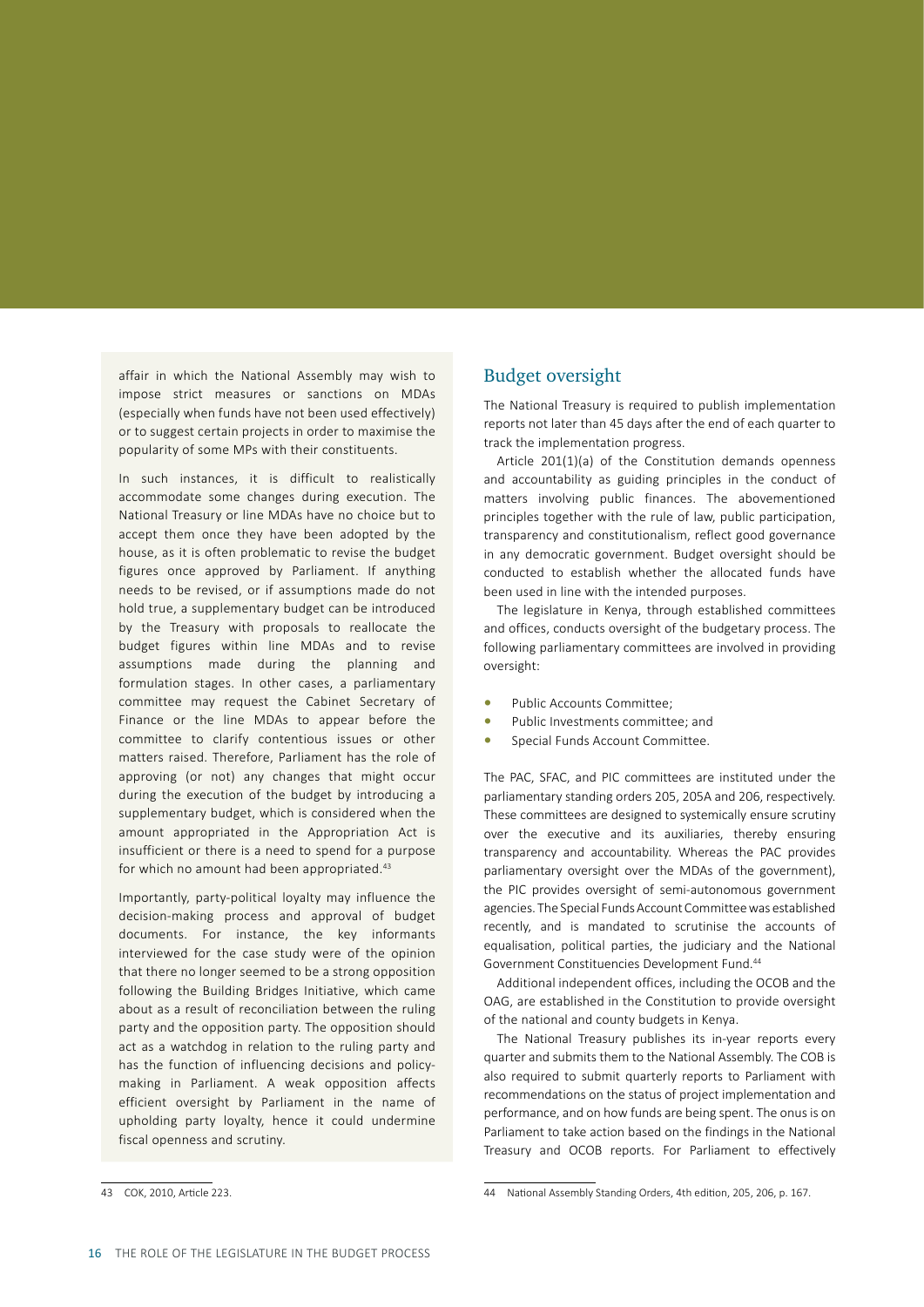provide its oversight during budget execution, there needs to be a continuous and timely supply of information on implementation progress. In addition, there should be demand from Parliament's side, and it should have the technical expertise and capacity to scrutinise the implementation reports and to make suggestions on improving the usage of government funds during the execution stage.



#### **Challenge 4: Lack of functional oversight of budget execution reports**

Delayed access to implementation information obstructs effective oversight, especially when the reports may be delayed because some of the independent offices that produce them rely on information from the MDAs and the counties. Both National Treasury and the Controller of Budget are mandated by law to produce implementation reports. While the National Treasury publishes its quarterly economic and budgetary review reports on time online, the OCOB does not, which upsets its oversight role.

Whereas the legal framework is clear on the role of the legislature in executing its role in the budget process, lack of institutional capacity can hinder the effective execution of Parliament's mandate. In the light of this, the National Treasury, PBO, OCOB, CRA and OAG offer support by making information available through the submission of various reports, providing technical expertise and building the capacity of the legislators.

Failure by Parliament to demand, and apply pressure for the timely supply of, these reports, or when Parliament neglects to scrutinise them punctually, threatens transparency and accountability in the implementation of the budget. If well utilised, these reports can be effective tools to be used by the National Assembly for checks and balances as far as implementation is concerned.

Lack of sufficient capacity and knowledge on how to influence the budget process from an informed point of view was put forward during the informant

interviews as one of the challenges that parliamentary committees face. The interviews conducted raised the issue of lack of capacity in parliamentary committees to scrutinise the in-year implementation reports from the National Treasury and the COB.

While the OCOB offers capacity-building to the National Assembly and Senate on budgetary information and on how to review implementation reports, this is dependent on the availability of resources and identification of a need, as there are challenges in terms of resources available to the independent offices. The PBO, on the other hand, builds the capacity of the committees through consultative meetings, workshops and consultation of external practitioners to offer training. However, it should be noted that requests for capacity-building are often demand-driven, and should come from the committee, depending on the issue at hand. This is also because the PBO has insufficient staff to respond to each and every request by parliamentary committees. Technical support is offered in thematic areas in matters of public debt analysis, debt sustainability and donor support and conditionality. In the event that the PBO does not have the capacity to handle any matter presented to it, the office contracts external practitioners, which may include research institutions, to provide support to MPs and their committees. The PBO is in the process of drafting an implementation framework to enhance the role of Parliament in the provision of oversight throughout the execution stages.

In Parliament's report on the 2018 BPS, the parliamentary BAC noted the effort made by the PBO in ensuring that the members understood the contents of the BPS and also provided them with technical capacity when reviewing the budget documents. However, Parliament noted challenges with regard to the staff, and suggested in the report that the office should be given adequate resources and that it should be ensured that each committee has a budget officer from the PBO attached to it to provide the necessary technical capacity.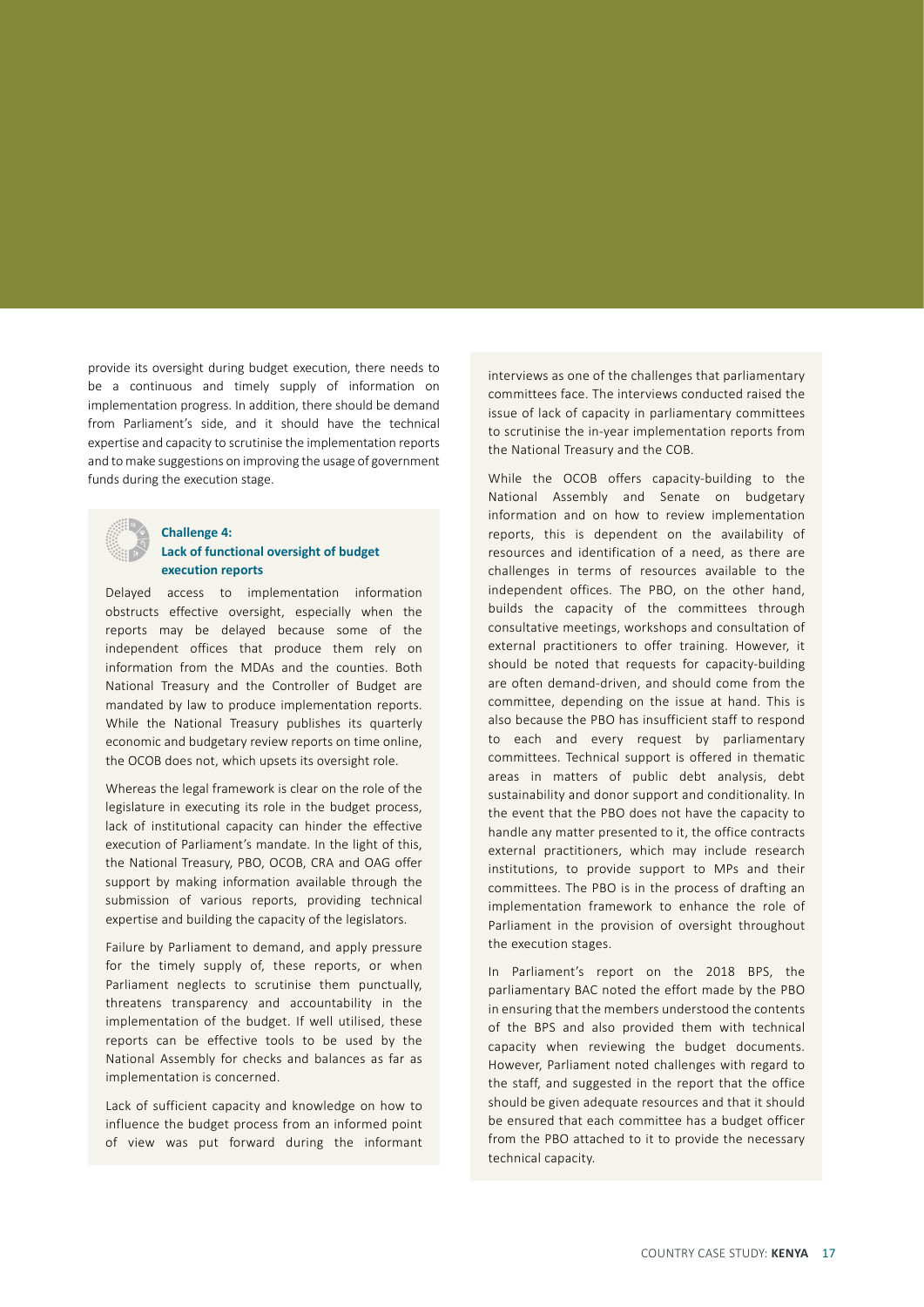### Evaluation and auditing

The evaluation stage of the budget process should reflect the status of the government's accounts at the end of a fiscal year, and also evaluate what progress has been made in terms of achieving policy goals set out by the government. In Kenya, this stage is covered in the production of the year's fourth quarterly report (year-end report) by the National Treasury as well as the production of the national BROP. These reports should be submitted to the National Assembly following approval by Cabinet. The BROP falls within two stages of the budget process – the formulation stage and the evaluation stage – meaning that the BROP reviews actual fiscal performance of the previous financial year, given the budget appropriations for the same year, and also reviews and updates the economic and financial forecasts for the coming financial year on the basis of current economic developments. In addition, the BROP provides information on how actual performance of the year under review affected compliance with the principles of fiscal responsibility and financial objectives provided for in the PFMA.

In Kenya, budget auditing is vested in the OAG, which is the independent supreme audit institution. The OAG conducts independent audits and produces reports on the accounts of any public entity, which includes government MDAs funded from public funds, within six months after the end of each financial year.<sup>45</sup> The OAG conducts three types of audit: performance, regulatory and continuous. A performance audit seeks to establish whether there has been a positive impact or not. A regulatory audit is one in which financial statements are audited and an opinion given on whether they are a correct reflection of debit and credit for the year. A continuous audit is conducted to enhance managerial transparency.

It is through the Auditor General's report, shared with relevant parliamentary committees, that independent analysis of whether or not public money has been spent in accordance with the law. Further, within three months after receiving the report, the National Assembly should debate and consider the report, and take appropriate action where necessary.<sup>46</sup>

The following are the steps in the process from when the Auditor General's report is remitted to when it is adopted:

- **•** A report is remitted to the Clerk of the National Assembly or the Senate;
- **•** The Clerk prepares the report for tabling in the house on the next sitting day by the leader of the majority party;
- **•** Once it is tabled, the report is committed to the relevant committee for examination of accounts with respect to various MDAs, commissions, independent offices, etc.;
- **•** Once the committee completes its examination of the report with the assistance of an official from the OAG, a final report is drafted;
- **•** The committee then adopts the final report and prepares it for tabling in the house for debate;
- **•** Following tabling, the report is listed in the order paper for debate; however, PAC, PIC and SFAC reports are given priority in the listing of house business;
- **•** The report is debated and adopted by the house with or without amendments;
- **•** Following the adoption, the Clerk writes to all entities affected by the report and forwards recommendations for necessary action and implementation; and
- **•** The entities respond to Parliament to inform on the implementation status of the recommendations.

The PAC and PIC play important roles at the audit stage. The PAC scrutinises the Auditor General's report on the MDAs' spending, while the PIC examines the Auditor General's report on the semi-autonomous government agencies. Both committees consider the issues raised by the Auditor General and make recommendations to the National Assembly. In the recent past, the PAC has summoned public officers implicated in mismanagement of public funds for questioning.

<sup>45</sup> COK, 2010, Article 229(1).

<sup>46</sup> COK, 2010, Article 229.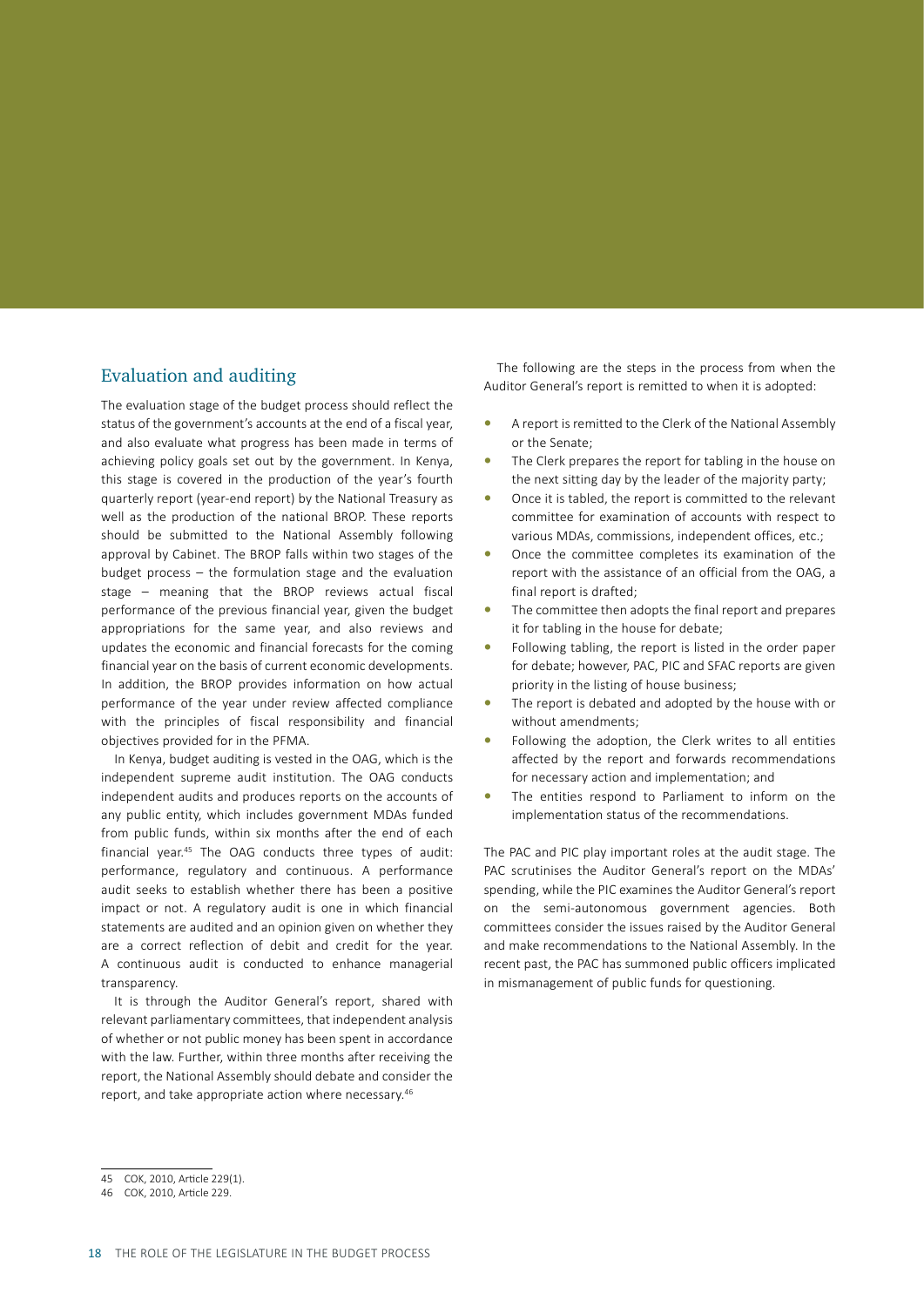

# **Challenge 5:**

### **Limited capacity of committees to hold the government to account**

It is unclear whether the PAC team has the required expertise in policy matters in various areas, since the standing orders state that the committee shall be chaired by the leader of the official opposition party and that the opposition shall have the majority of members on the committee. It is, therefore, difficult to establish the qualifications and expertise of the committee members.<sup>47</sup> However, based on interviews conducted during this case study, the OAG provides technical capacity to the PAC, PIC and SFAC through the secretariat. In addition, during these oversight committee hearings, the OAG assigns an officer or auditor who is responsible for verifying information provided by the officials summoned by the committees when scrutinising audit queries.

It is also not clear which parliamentary committee is responsible for reviewing the National Treasury's yearend report, and whether the committees actually review this report and provide recommendations. Does this responsibility lie with the BAC or the PAC and PIC? Such lack of clarity is exacerbated by an issue raised during the key informant interviews – the absence of a framework to guide Parliament in reviewing the report.



#### **Challenge 6: Lack of independence and resources of the Office of the Auditor General**

The OAG trains MPs in how to conduct interrogations on the performance audit reports. It provides the necessary support through the secretariat, which then assists Parliament with the expertise required. Sometimes, technical support is provided during actual hearings and sittings, where Parliament requests the OAG to confirm statements made by officials who appear before the PAC, PIC or SFAC. All key informants expressed concern that the OAG does not have sufficient resources to fulfil its function, and that it should be allocated more resources.

The onset of devolution increased the number of entities that require auditing – the national government and 47 counties. Parliament has suggested that the OAG should be allocated sufficient resources to strengthen its functions, and that there is a need for additional funding to increase the number of staff to match the increased responsibilities. Failure to ensure sufficient funding for the OAG affects the independent nature of the institution and its ability to provide timely reports in the face of limited capacity (tools and infrastructure). In addition, party politics may affect the independence of the office. For instance, despite increased roles and responsibilities as a result of devolution, the budget for the office has once been cut, which led to questions about independence. In 2017, there was a petition to impeach the Auditor General.<sup>48</sup> The timelines set for reporting according to the Constitution are extremely tight. The OAG has to audit and report by 31 December of every year, leaving only three months following submission of financial statements from auditees. In many cases, late submission of financial statements by institutions affects the time available to meet the deadline.

<sup>47</sup> National Assembly Standing Orders, 4th edition, 205, 206, p. 167.

<sup>48</sup> https://www.capitalfm.co.ke/news/2017/09/odunga-quashesparliament-petition-edward-ouko/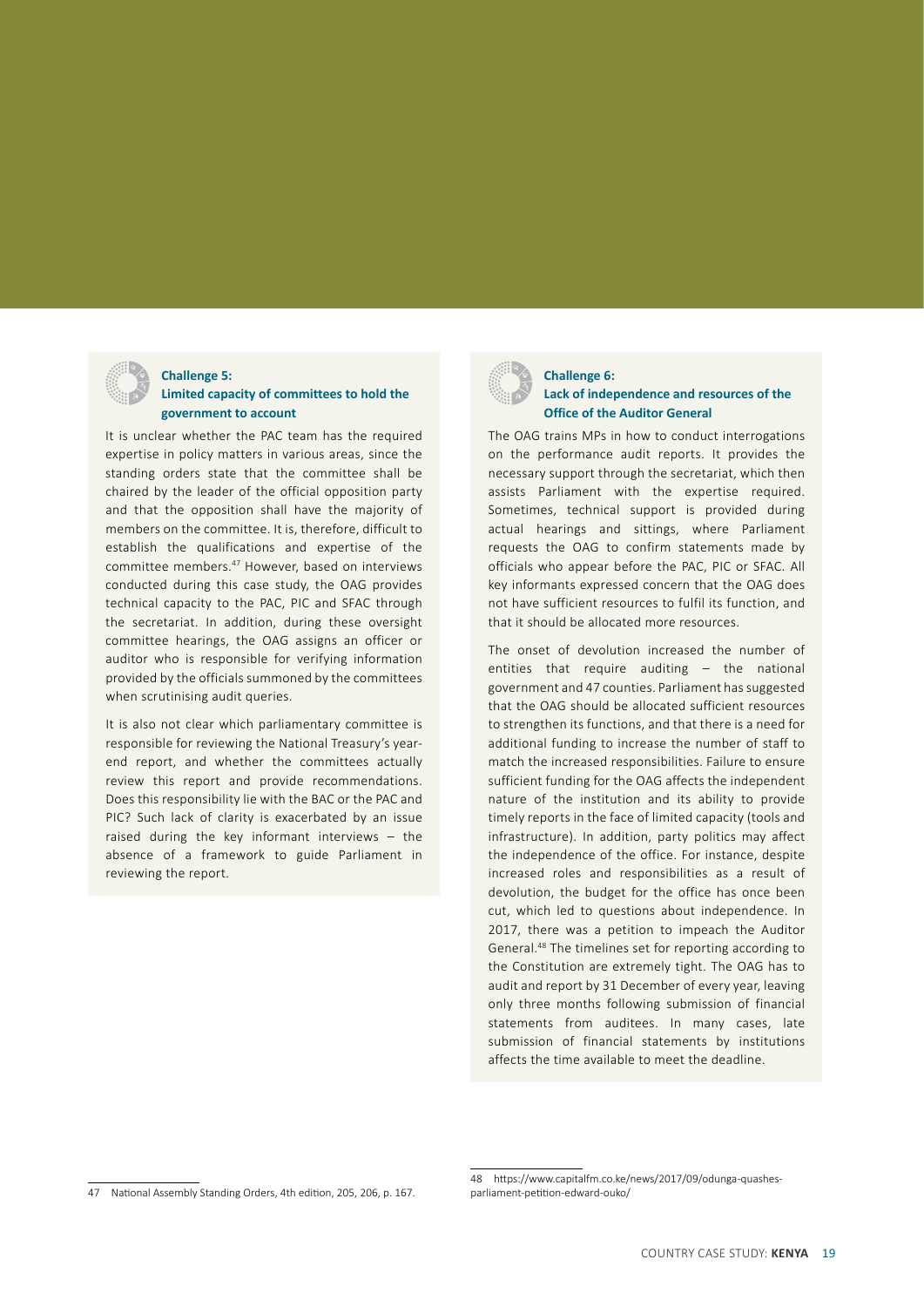

### **Challenge 7:**

#### **Committees do not scrutinise audit reports on time to ensure accountability**

The PAC should have access to all OAG reports, and should review such reports in a timely manner. However, in practice, this has not been the case, as Parliament has not discussed the reports timeously. At the time of this study, in the FY 2018/19, the audit reports still being discussed by the parliamentary oversight committees are those for the FY 2014/2015 and FY 2015/2016, as opposed to the FY 2016/17 report, which is the latest released by the Auditor General. This poses the bigger question as to whether Parliament is performing its oversight role effectively. Further, the African Parliamentary Index report established that the committee should pass resolutions, which should be implemented by the executive, and that the committee was allowed to conduct independent investigations into any matter of public interest, but only with the approval of the National Assembly.<sup>49</sup>

As to whether legal consequences are attached to findings or recommendations by the PAC, the Institute of Economic Affairs indicated that there existed no mechanisms to enforce PAC recommendations, and there were no penalties to deter non-compliance. According to the report, this finding is supported by the fact that the same issues of mismanagement of public funds and embezzlement keep on recurring.<sup>50</sup> In addition, action depends on the severity of the cases identified and whether the issues are of public interest. For example, with the recent National Youth Service scandal, the PAC was in the limelight and, based on the findings of the committee, some individuals did, indeed, face judicial consequences.

The National Treasury follows up on the recommendations of the PAC and PIC and discusses with the line ministries what improvements to make. They also make use of past audit reports and the COB reports on performance. Performance reviews are also conducted to inform allocation of funds during the formulation and planning process of the forthcoming budget. Based on the information in the report, the National Treasury can discontinue funding of a particular MDA to avoid wastage or achieve value for money. Line ministries and the National Treasury conduct regular monitoring, and produce field visit reports in respect of ongoing projects.

- 49 API report, 2012, p. 40.
- 50 Institute of Economic Affairs Kenya, The Parliamentary Budget
- Oversight in Kenya, 2009, p. 27.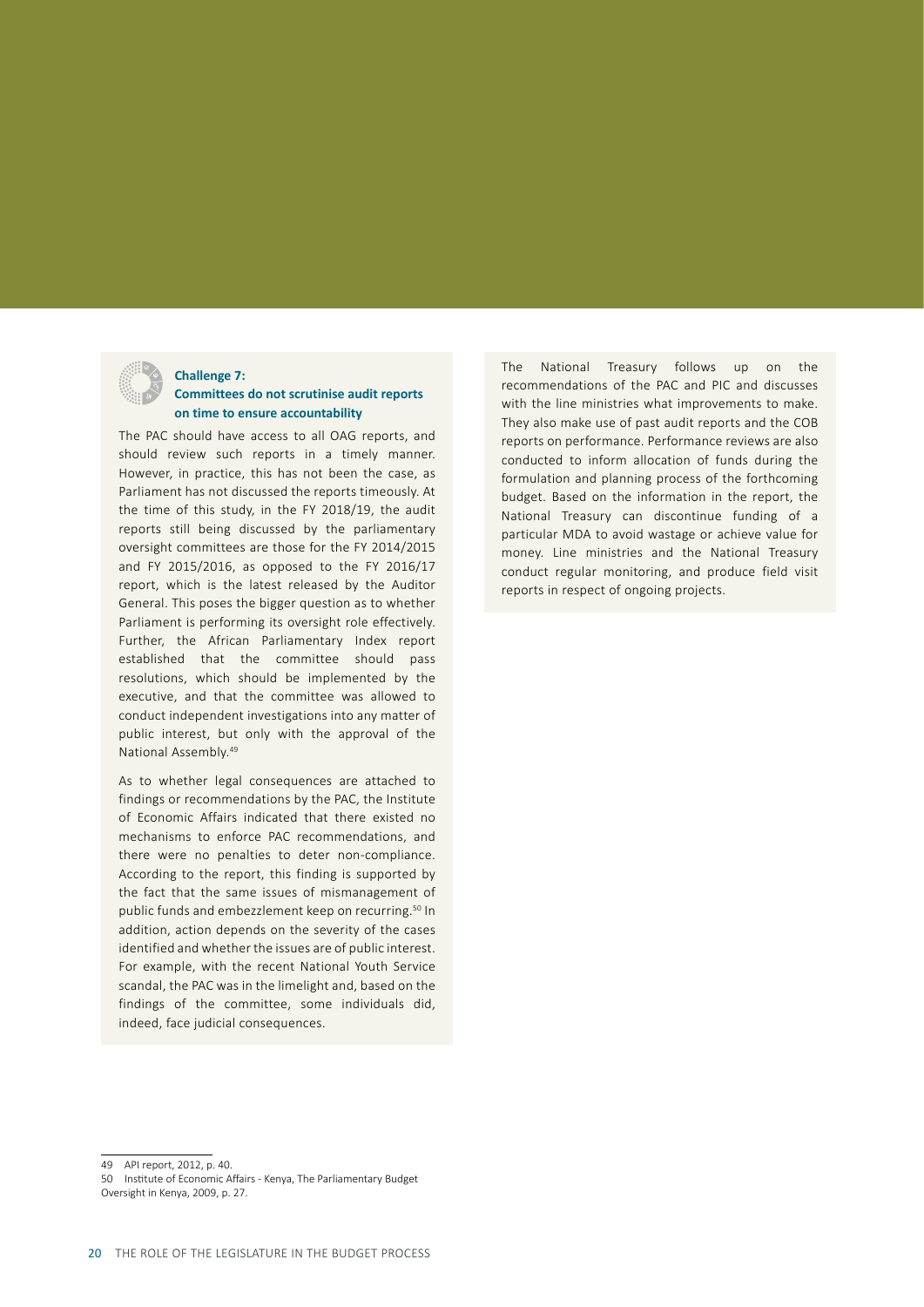# **Conclusions and recommendations**

The challenges outline some of the issues on how Parliament contributes to improving budget formulation, the implementation of spending plans and oversight in Kenya. These challenges suggest a number of necessary steps and good entry points for improvement.

#### Designate clear responsibilities and powers between the executive and legislature in the budget process

As in many parliamentary systems, the ruling party often has a majority in the legislature, making the budget process more streamlined, but not necessarily uncontested. Although many parliamentarians are consulted during the budget process, some still feel the need to include projectsin the Appropriation Bill that will benefit their communities. These projects are not vetted by the MDAs that are to implement these programmes to ensure feasibility. Deciding which branch of government has the ultimate authority to conceptualise projects, appropriate programmes, and the like, is imperative to ensure budget credibility.

#### Scrutinise budget execution and audit reports in a timely manner

Delayed submissions of quarterly budget execution reports and audit reports limit the role of parliamentary committees in budget oversight. Although the National Treasury publishes these reports on time, the OCOB does not, limiting accountability. The OAG frequently submits the audit report with some delay. Parliament neglects to scrutinise these reports punctually. Various committees lack the capacity to scrutinise reports. These committees have access to capacity building efforts provided by the OCOB and the PBO, however, due to limited staff in both institutions, not all requests from committees are fulfilled. Special attention should be placed on building the technical capacity of these committees to ensure quality service delivery, efficiency and efficacy of public resources. Parliament has a unique role to play in the budget process.

#### Provide the Office of the Auditor General with adequate resources

There is consensus among actors in PFM in Kenya that the OAG lacks the resources to fulfil its duties. These limited resources lead to delays in the audit process and subsequently a delayed submission of the audit report. When the Auditor General does present an audit report, it does not contain sufficient information to hold the government to account.